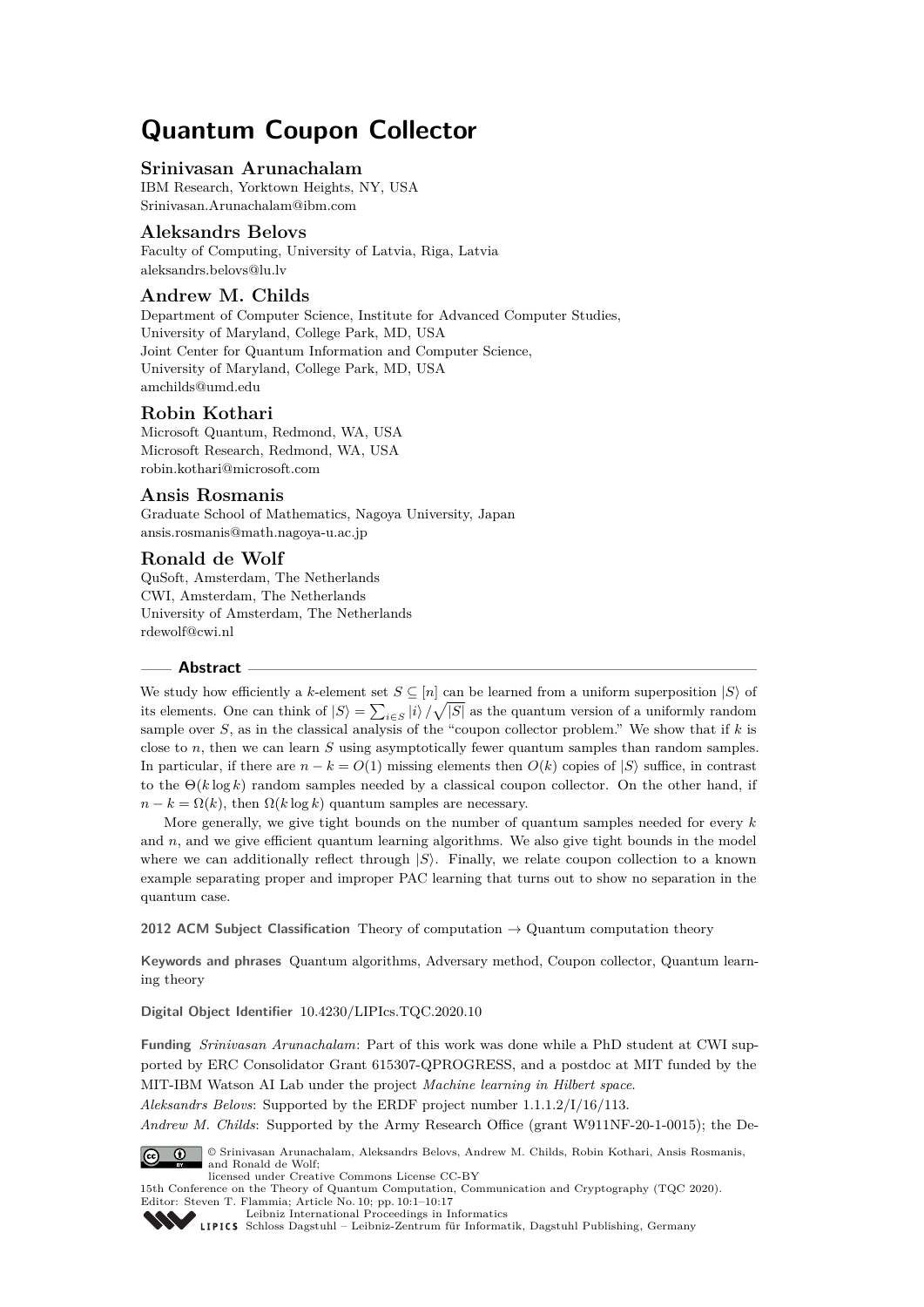#### **10:2 Quantum Coupon Collector**

partment of Energy, Office of Science, Office of Advanced Scientific Computing Research, Quantum Algorithms Teams and Accelerated Research in Quantum Computing programs; and the National Science Foundation (grant CCF-1813814).

*Ansis Rosmanis*: Supported by the JSPS International Research Fellowship program and by the JSPS KAKENHI Grant Number JP19F19079.

*Ronald de Wolf* : Partially supported by ERC Consolidator Grant 615307-QPROGRESS (which ended Feb 2019), and by the Dutch Research Council (NWO) through Gravitation-grant Quantum Software Consortium 024.003.037, and QuantERA project QuantAlgo 680-91-034.

## **1 Introduction**

Learning from quantum states is a major topic in quantum machine learning. While this task has been studied extensively [\[15,](#page-15-0) [27,](#page-16-1) [7,](#page-15-1) [8,](#page-15-2) [6,](#page-15-3) [17,](#page-15-4) [4\]](#page-15-5), many fundamental questions about the power of quantum learning remain. Determining properties of quantum states has potential applications not only in the context of machine learning, but also as a basic primitive for other types of quantum algorithms and for quantum information processing more generally.

In this paper we study a very simple and natural quantum learning problem. We are given copies of the uniform superposition

$$
|S\rangle:=\frac{1}{\sqrt{|S|}}\sum_{i\in S}|i\rangle
$$

over the elements of an unknown set  $S \subseteq [n] := \{1, \ldots, n\}$  (sometimes referred to as a uniform *quantum sample* from *S* [\[2\]](#page-15-6)). Assume we know the size  $k := |S| < n$ . Our goal is to learn *S* exactly. How many copies of  $|S\rangle$  do we need for this? And given the information-theoretically minimal number of copies needed, can we learn *S* gate-efficiently (i.e., using a quantum circuit with gate count polynomial in  $k$  and  $log n$ ?

As a warm-up, first consider what happens if we just measure our copies of  $|S\rangle$  in the computational basis, giving uniform samples from *S*. How many such samples do we need before we learn *S*? As long as there is some element of *S* that we have not seen, we cannot even guess *S* with constant success probability, so we need to sample until we see all *k* distinct elements. This is known as the "coupon collector problem." Analyzing the required number of samples is easy to do in expectation, as follows. Suppose we have already seen  $i < k$  distinct elements from *S*. Then the probability that we see a new element in the next sample is  $(k - i)/k$ , and the expected number of samples to see an  $(i + 1)$ st element is the reciprocal of that probability,  $k/(k - i)$ . By linearity of expectation we can add this up over all *i* from 0 to  $k - 1$ , obtaining the expected number of samples to see all  $k$  elements:

$$
\sum_{i=0}^{k-1} \frac{k}{k-i} = k \sum_{j=1}^{k} \frac{1}{j} \sim k \ln k.
$$

With a bit more work one can show that  $\Theta(k \log k)$  samples are necessary and sufficient to identify *S* with high probability [\[25,](#page-16-2) Chapter 3.6]:

<span id="page-1-0"></span>▶ **Proposition 1** (Classical coupon collector). *Given uniformly random samples from a set*  $S \subseteq [n]$  *of size*  $k < n$ , the number of samples needed to identify S with high probability is  $\Theta(k \log k)$ .

The relationship between the probability of seeing all elements of *S* and the number of samples is extremely well understood. In particular, we can achieve probability arbitrarily close to 1 using only  $k \ln k + O(k)$  samples [\[25,](#page-16-2) Theorem 3.8].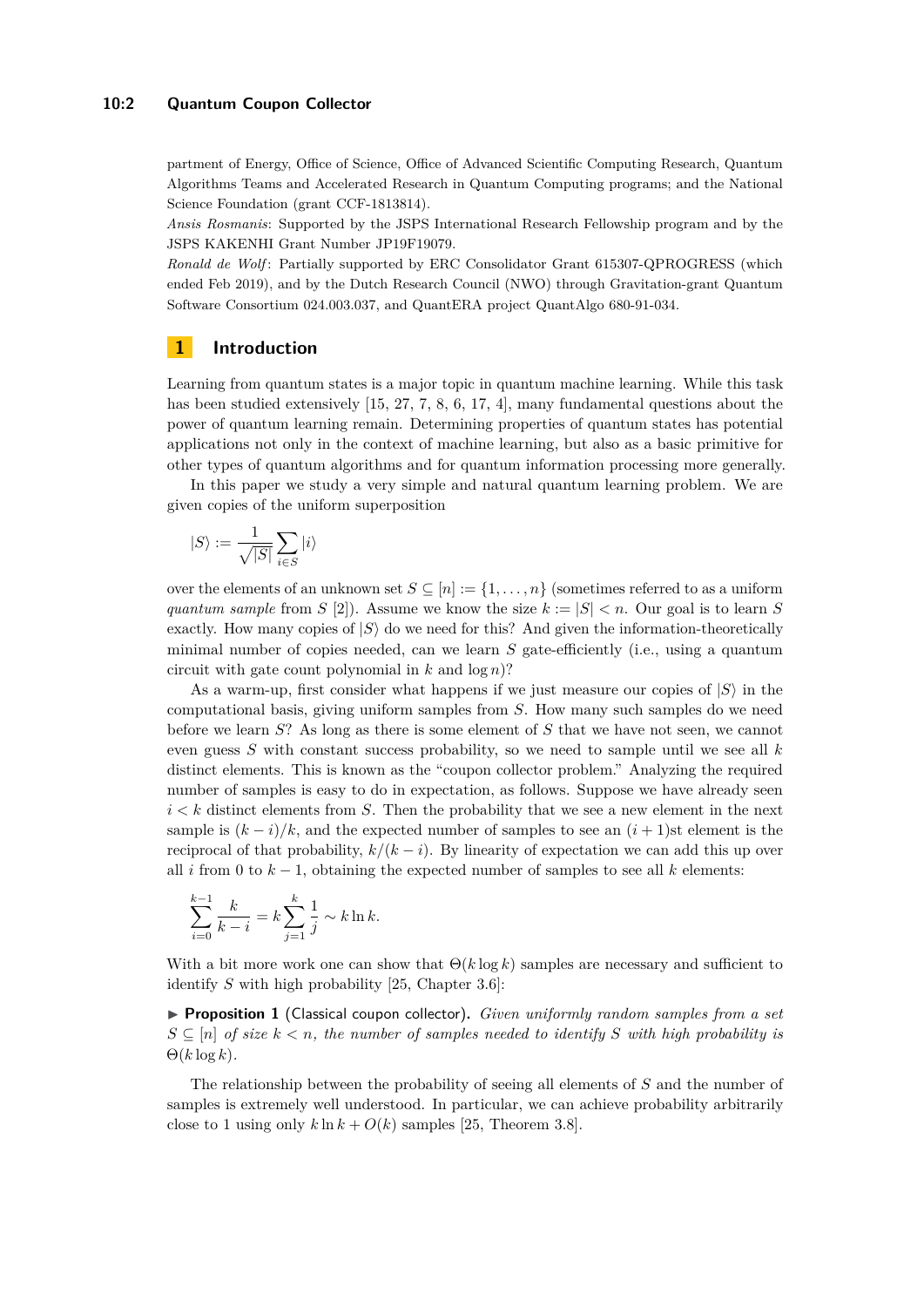Of course, measuring  $|S\rangle$  in the computational basis is not the only approach a quantum computer could take. The goal of this paper is to identify when and how we can do better, reducing the number of copies of  $|S\rangle$  that are used to solve this "quantum coupon collector" problem." It turns out that we can asymptotically beat the classical threshold of  $\Theta(k \log k)$ if and only if the number  $m = n - k$  of "missing elements" is small (whereas classically the parameter *m* is irrelevant). Specifically, we give a simple, gate-efficient quantum algorithm that learns *S* from  $O(n \log(m + 1))$  copies of  $|S\rangle$ . For small *m* this is significantly more efficient than classical coupon collection. In particular, for  $m = O(1)$  we only need  $O(k)$ quantum samples, saving a factor of  $O(\log k)$ .

As we explain in Section [5,](#page-13-0) this result is relevant for the comparison of *proper* and *improper* learning in the PAC model. A "proper" learner is one that only outputs hypotheses from the same concept class that its target function comes from. The coupon collector problem can be viewed as a learning task where the sample complexity of proper learners from classical random examples is asymptotically higher than that of proper learners from quantum examples.

We also prove *lower* bounds on the number *T* of copies needed, using the general (i.e., negative-weights) adversary bound of quantum query complexity [\[20\]](#page-16-3). This approach may be surprising, since no queries are involved when trying to learn  $S$  from copies of  $|S\rangle$ .<sup>[1](#page-2-0)</sup> However, the adversary bound also characterizes the quantum query complexity of "state conversion" [\[21\]](#page-16-4) and "state discrimination." Our learning problem may be viewed as the problem of converting the state  $|S\rangle^{\otimes T}$  to a basis state that gives a classical description of the *k*-set *S*. To employ the general adversary bound, we exploit the underlying symmetries of the problem using the mathematical machinery of association schemes (see also [\[3,](#page-15-7) [23\]](#page-16-5) for prior uses of association schemes in proving adversary lower bounds). Using this, we show that, unless the number of missing elements  $m = n - k$  is very small, the  $O(k \log k)$ classical coupon collector algorithm is essentially optimal even in the quantum case. This means that the quantum coupon collector might as well just measure the copies of the state in the computational basis, unless *m* is very small.

We also study the situation where, in addition to copies of  $|S\rangle$ , we can also apply a unitary operation  $R_S = 2|S\rangle\langle S|$  − Id that reflects through the state  $|S\rangle$  (i.e.,  $R_S|S\rangle = |S\rangle$ and  $R_S |\phi\rangle = - |\phi\rangle$  for all states  $|\phi\rangle$  orthogonal to  $|S\rangle$ ). This model is reasonable to consider because if we had a unitary that prepared  $|S\rangle$ , or even  $|S\rangle |\psi\rangle$  for some garbage state  $|\psi\rangle$ . starting from some canonical state  $|0\rangle$ , then we could use this unitary to create the unitary  $R<sub>S</sub>$ in a black-box manner. For example, if  $U |0\rangle = |S\rangle$ , then  $R_S = U(2|0\rangle\langle0| - \mathsf{Id})U^{\dagger}$ .

This model gives us extra power and enables more efficient learning of the set *S*:  $\Theta(\sqrt{km})$ states and reflections are necessary and sufficient to learn *S* for large *k* (i.e., small *m*), and  $\Theta(k)$  states and reflections are necessary and sufficient for small k.

The following table summarizes our main results. Sections [2](#page-3-0) and [3](#page-4-0) prove the upper and lower bounds in the first row, respectively, while Section [4](#page-11-0) proves the results in the second row.

<span id="page-2-0"></span><sup>1</sup> A natural approach is to analyze the success probability of the "pretty good measurement" (PGM) for discriminating the states  $|S\rangle^{\otimes T}$ . The PGM is an explicit measurement whose average success probability is no more than quadratically worse than that of the optimal measurement [\[10\]](#page-15-8) (in fact, one can show that the PGM is optimal in our case because our set of states is "geometrically uniform"). One can write down the average success probability of the PGM explicitly, and upper bounding it would establish a lower bound on the required number of copies of  $|S\rangle$ . However, we have been unable to suitably bound this expression despite considerable effort.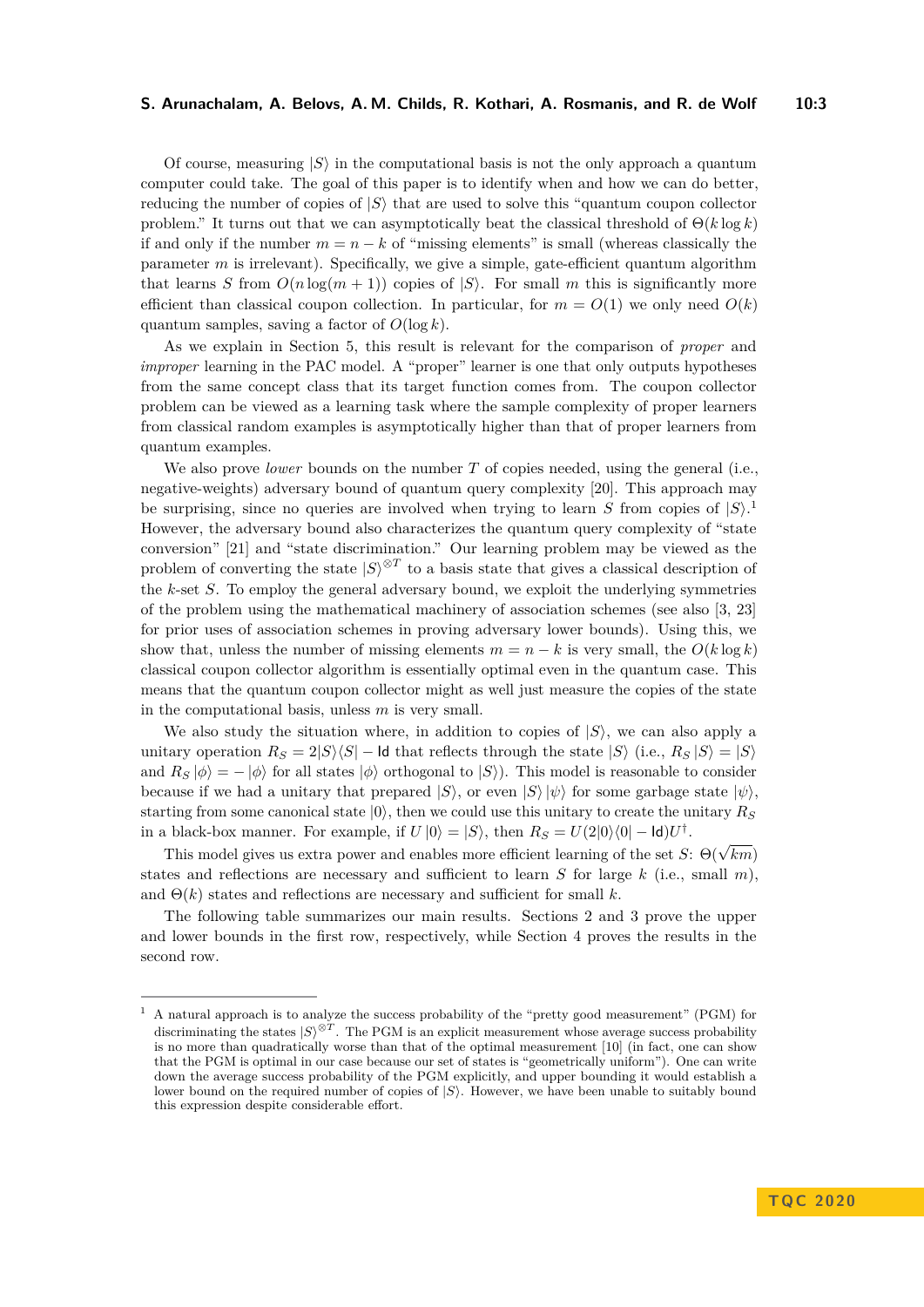|                  | k > n/2                   | $k \leq n/2$                |
|------------------|---------------------------|-----------------------------|
| Number of copies | $\Theta(k \log(m+1))$     | $\Theta(k \log k)$          |
| of $ S\rangle$ : | Theorem 2 and Theorem 6   | Proposition 1 and Theorem 6 |
| Number of copies | $\Theta(\sqrt{km})$       | $\Theta(k)$                 |
| and reflections: | Theorem 10 and Theorem 11 | Theorem 12 and Theorem 13   |

<span id="page-3-2"></span>**Table 1** Main results about the complexity of learning the set *S* with  $m = n - k$  missing elements.

We contrast our work with recent results on the quantum query complexity of approximate counting by Aaronson, Kothari, Kretschmer, and Thaler [\[1\]](#page-15-9). They consider a similar model, given copies of the state  $|S\rangle$ , the ability to reflect through  $|S\rangle$ , and also the ability to query membership in *S*. However, in their work the size of *S* is unknown and the goal is to approximately *count* this set up to small multiplicative error. They obtain tight upper and lower bounds on the complexity of this approximate-counting task using techniques quite different from ours (specifically, Laurent polynomials for the lower bounds). This allows them to give an oracle separation between the complexity classes SBP and QMA. In contrast, in our case the size *k* of the set *S* is already known to the learner from the start, and the goal is to *identify S* exactly.

# <span id="page-3-0"></span>**2 Upper bound on quantum samples**

In this section we prove upper bounds on the number of copies of  $|S\rangle$  that suffice to identify the *k*-element set  $S \subseteq [n]$  with high probability.

The easiest way to recover *S* is by measuring  $O(k \log k)$  copies of  $|S\rangle$  in the computational basis. By the classical coupon collector problem (Proposition [1\)](#page-1-0), we will (with high probability) see all elements of *S* at least once. As we will show later, this number of copies of  $|S\rangle$  turns out to be asymptotically optimal if the number of missing elements  $m = n - k$  is large (at least polynomial in  $n$ ). However, here we show that something better is possible for very small *m*.

<span id="page-3-1"></span>▶ **Theorem 2** (Upper bound for small *m*). Let  $S \subseteq [n]$  be a set of size  $k < n$  and let  $m = n - k$ . *We can identify S* with high probability using  $O(k \log(m+1))$  copies of  $|S\rangle$  by a gate-efficient *quantum algorithm.*

**Proof.** This bound is trivial when *m* is polynomial in *n*, since an upper bound of  $O(k \log k)$ follows from Proposition [1.](#page-1-0) So let us now assume that  $m \leq n^{1/4}$  and hence  $k \geq n - n^{1/4}$ .

Consider the uniform superposition over all elements of the universe [*n*]:

$$
|[n]\rangle = \frac{1}{\sqrt{n}} \sum_{i \in [n]} |i\rangle.
$$

Performing the 2-outcome projective measurement with operators  $\vert n \vert \setminus \langle n \vert \vert$  and  $\vert \mathbf{d} - \vert n \vert \setminus \langle n \vert \vert$ is no harder than preparing  $||n\rangle$ , so it can be implemented gate-efficiently. If we apply this measurement to a copy of  $|S\rangle$ , then we get the first outcome with probability  $|\langle S|[n]\rangle|^2 = k/n$ and the second outcome with probability  $m/n$ . In the latter case, the post-measurement state is

$$
|\psi\rangle=\sqrt{\frac{m}{n}}\,|S\rangle-\sqrt{\frac{k}{n}}\,|\overline{S}\rangle
$$

which is close to  $-|\overline{S}\rangle$  if  $m \ll n$ .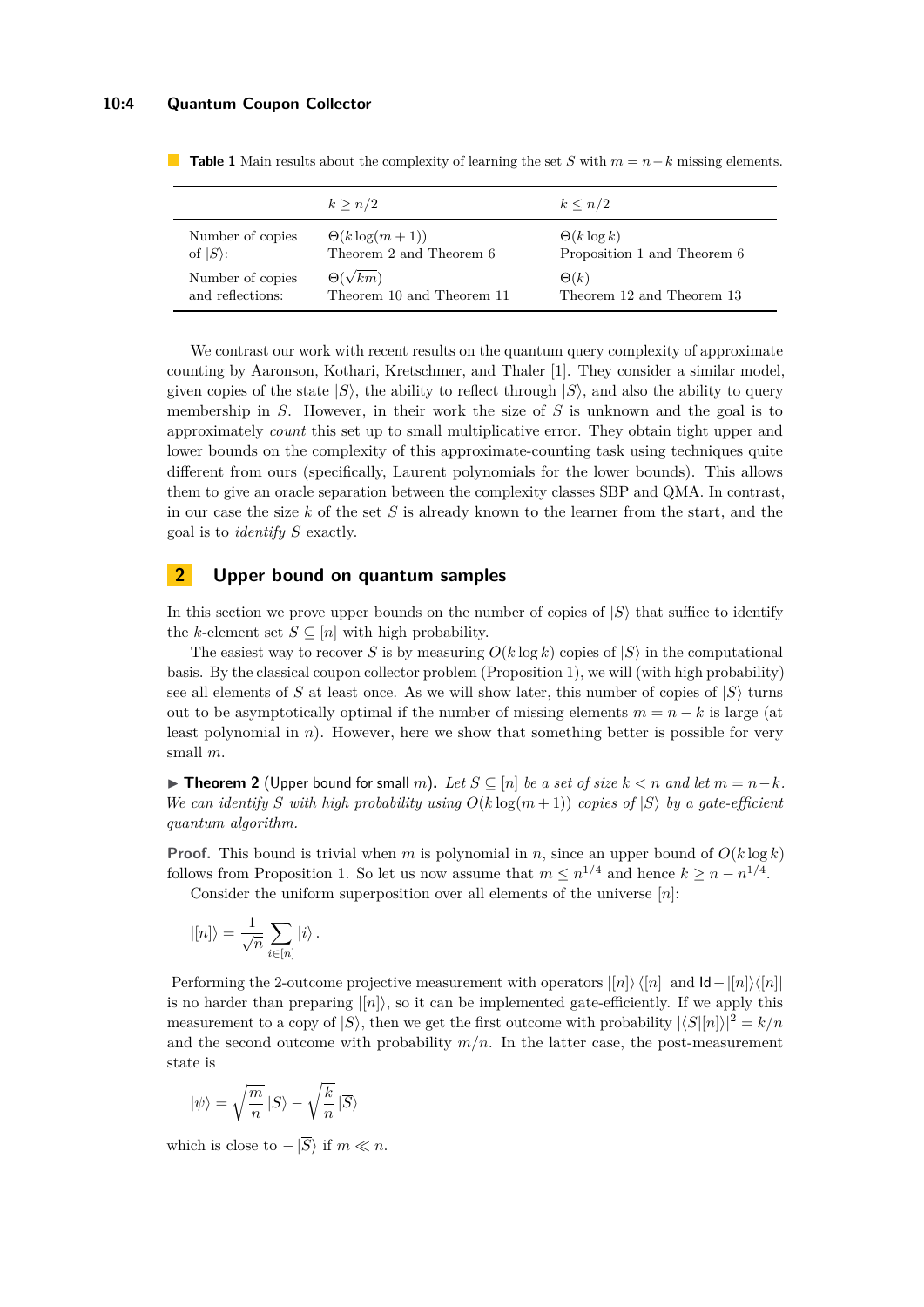#### **S. Arunachalam, A. Belovs, A. M. Childs, R. Kothari, A. Rosmanis, and R. de Wolf 10:5**

We use an expected number of  $O(\frac{n}{m} \cdot m \log(m+1)) = O(n \log(m+1))$  copies of  $|S\rangle$  to prepare  $O(m \log(m + 1))$  copies of  $|\psi\rangle$ . If  $|\psi\rangle$  were exactly equal to  $-\overline{S}\rangle$ , then measuring in the computational basis would sample uniformly over the set  $\overline{S}$  of *m* missing elements, and  $O(m \log(m+1))$  such samples suffice to recover  $\overline{S}$  by the classical coupon collector problem (Proposition [1\)](#page-1-0). Instead,  $|\psi\rangle$  only approximately equals  $-\ket{\overline{S}}$ : if we measure it then each  $i \in \overline{S}$  has probability  $\frac{k}{nm}$ , while each  $i \in S$  has (much smaller but nonzero) probability  $\frac{m}{nk}$ . Suppose we prepare and measure  $T = 10m \log(m + 1)$  copies of  $|\psi\rangle$ . Then the expected number of occurrences of each  $i \in \overline{S}$  is  $T \cdot \frac{k}{nm} \geq 5 \log(m+1)$  since  $k \geq n/2$ , while the expected number of occurrences of each  $i \in S$  is  $T \cdot \frac{m}{nk} = O(\log(n)/n^{3/2})$ . In both cases the number of occurrences is tightly concentrated.<sup>[2](#page-4-1)</sup> Hence if we keep only the elements that appear, say, at least  $log(m + 1)$  times among the *T* outcomes, then with high probability we will have found  $\overline{S}$ , and hence learned  $S = [n] \setminus \overline{S}$ .

## <span id="page-4-0"></span>**3 Lower bound on quantum samples**

In this section we prove lower bounds on the number of copies of  $|S\rangle$  needed to identify *S* with high probability. Before establishing the lower bounds claimed in Table [1,](#page-3-2) we introduce some preliminary concepts, namely the *γ*2-norm (Section [3.1\)](#page-4-2), association schemes (Section [3.2\)](#page-5-0), the Johnson scheme (Section [3.3\)](#page-5-1), and the adversary bound for state discrimination (Section [3.4\)](#page-6-0). The lower bound itself is established in Section [3.5.](#page-7-1)

#### <span id="page-4-2"></span>**3.1**  $\gamma_2$ **-norm**

The  $\gamma_2$ -norm of a  $D_1 \times D_2$  matrix *A* with entries  $A(x, y)$  for  $x \in [D_1]$  and  $y \in [D_2]$  can be defined in two equivalent ways [\[12,](#page-15-10) Section 3]. The primal definition is

<span id="page-4-3"></span>minimise 
$$
\max \left\{ \max_{x \in [D_1]} ||u_x||^2, \max_{y \in [D_2]} ||v_y||^2 \right\}
$$
  
subject to 
$$
A(x, y) = \langle u_x, v_y \rangle \quad \text{for all } x \in [D_1] \text{ and } y \in [D_2],
$$
 (1)

where  $\{u_x : x \in [D_1]\}$  and  $\{v_y : y \in [D_2]\}$  are vectors of the same dimension. The dual definition is

<span id="page-4-4"></span>

| maximise $\ \Gamma \circ A\ $  | $\left( 2\right)$ |
|--------------------------------|-------------------|
| subject to $  \Gamma   \leq 1$ |                   |

where  $\Gamma$  ranges over  $D_1 \times D_2$ -matrices,  $\circ$  denotes the Hadamard (entrywise) product of matrices, and  $\|\cdot\|$  is the spectral norm of a matrix. Note that  $\gamma_2(A \circ B) \leq \gamma_2(A)\gamma_2(B)$ : consider the vectors obtained from the optimal feasible solutions of  $\gamma_2(A)$  and  $\gamma_2(B)$  in Eq. [\(1\)](#page-4-3) and observe that the tensor product of these vectors forms a feasible solution for the primal problem for  $\gamma_2(A \circ B)$  with (not necessarily minimal) value  $\gamma_2(A)\gamma_2(B)$ .

<span id="page-4-1"></span><sup>2</sup> Suppose we flip *T* 0/1-valued coins, each taking value 1 with probability *p*. Let *X* be their sum (i.e., the number of 1s), which has expectation  $\mu = pT$ . The Chernoff bound implies  $Pr[X \leq (1 - \delta)\mu] \leq$  $\exp(-\delta^2 \mu/2)$ . To get concentration for the number of occurrences of a specific  $i \in \overline{S}$ , apply this tail bound with  $p = k/(nm)$ ,  $\mu = Tp \ge 5 \log(m+1)$ ,  $\delta = 4/5$  to obtain  $Pr[X \le \log(m+1)] \ll 1/m$ . Hence, by a union bound, the probability that among the *m* elements  $i \in \overline{S}$  there is one of which we see fewer than  $\log(m+1)$  occurrences, is  $\ll 1$ . For an  $i \in S$ , by Markov's inequality the probability to see at least  $\log(m+1)$  occurrences of this *i* among the *T* samples is  $\ll 1/n$ , and we can use a union bound over all  $i \in S$ .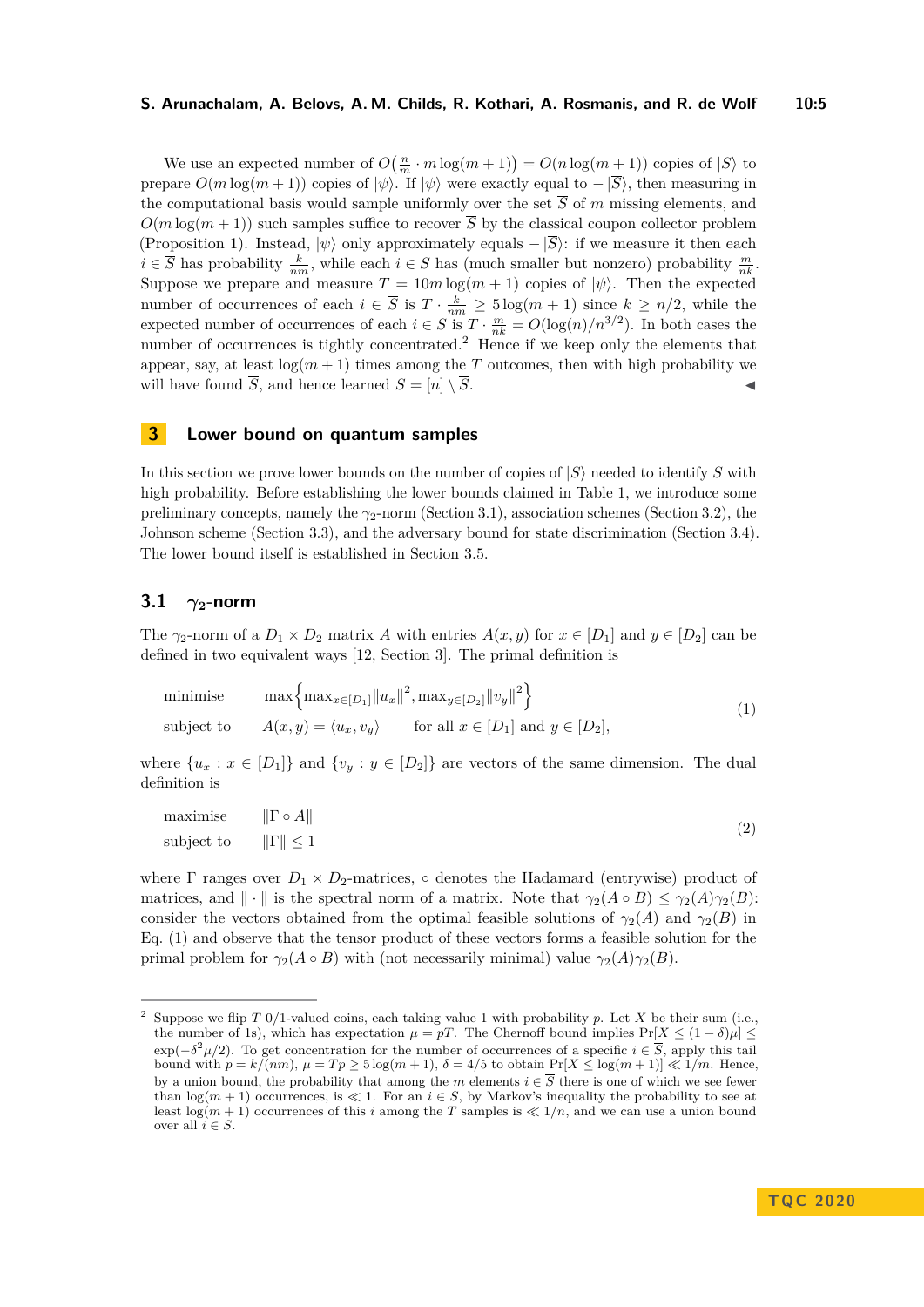#### <span id="page-5-0"></span>**3.2 Association schemes**

Here we present a quick introduction to association schemes (see, for example, [\[16,](#page-15-11) Chapter 1] for a more thorough treatment).

 $\triangleright$  **Definition 3.** An association scheme *on the set U is a finite set of real symmetric*  $U \times U$ *matrices*  $\{A_0, A_1, \ldots, A_s\}$  *satisfying all the following properties:* 

- **each**  $A_j$  *only has entries* 0 *and* 1;
- $\blacksquare$  *A*<sup>0</sup> *is the identity matrix* **ld***;*
- $\sum_{j=0}^{s} A_j$  *is the all-1 matrix J; and*

for every *i* and *j*, the product  $A_iA_j$  is a linear combination of the matrices  $\{A_0, \ldots, A_s\}$ . *The space spanned by the set*  $\{A_0, A_1, \ldots, A_s\}$  *forms an algebra, which is called the* Bose– Mesner algebra *corresponding to the scheme. By abuse of terminology, we may also refer to this algebra as the association scheme.*

We now state a few properties of  $\{A_0, \ldots, A_s\}$ . First, observe that  $A_j$  has zero diagonal for  $j > 0$ . Additionally,  $\{A_0, \ldots, A_s\}$  form a basis of the corresponding Bose–Mesner algebra, since for every  $(x, y)$ , there is exactly one *j* for which  $A_i(x, y) \neq 0$ . Also, the basis  ${A_0, \ldots, A_s}$  satisfies  $A_i \circ A_j = \mathbf{1}_{[i=j]} A_i$ , where  $\mathbf{1}_{[P]}$  is the indicator function of predicate *P* (i.e., 1 if *P* is true and 0 if *P* is false). It is possible to find another basis  ${E_0, \ldots, E_s}$ consisting of *idempotent* matrices for span $\{A_0, \ldots, A_s\}$  that satisfy  $E_i E_j = \mathbf{1}_{[i=j]} E_i$ , with respect to the usual product of matrices. The operators  $E_i$  are orthogonal projectors onto the *eigenspaces* of the association scheme. We have

$$
E_0 = J/N \quad \text{and} \quad \sum_{j=0}^s E_j = \text{Id},
$$

where  $N = |U|$ . Since both  $\{A_i\}$  and  $\{E_i\}$  are bases for the space of  $N \times N$  matrices, it is possible to write

<span id="page-5-2"></span>
$$
A_i = \sum_{j=0}^{s} p_i(j) E_j \text{ and } E_j = \sum_{i=0}^{s} \frac{q_j(i)}{N} A_i,
$$
 (3)

where  $p_i(j)$  and  $q_i(i)$  are called the *eigenvalues* and *dual eigenvalues* of the association scheme, respectively.

It is easy to show that the Hadamard product and the usual product of any two elements of the association scheme also belong to the association scheme. Clearly for every *i, j* we know that  $A_i \circ A_j$  and  $E_i \cdot E_j$  are elements of the basis of the scheme. Also observe that  $A_i \cdot A_j$  and  $E_i \circ E_j$  are elements of the scheme by writing out these products using Eq. [\(3\)](#page-5-2) and observing that  $A_i \cdot A_j$  (resp.  $E_i \circ E_j$ ) is a linear combination of elements of  $\{A_0, \ldots, A_s\}$ (resp.  ${E_0, \ldots, E_s}$ ). In particular, we can write

$$
E_i \circ E_j = \frac{1}{N} \sum_{\ell=0}^{s} q_{i,j}(\ell) E_{\ell}.
$$
 (4)

The real numbers  $q_{i,j}(\ell)$  are called the *Krein parameters* of the association scheme.

#### <span id="page-5-1"></span>**3.3 Johnson scheme**

In the Johnson association scheme  $\mathcal{J}(n, k)$ , the set *U* is the set of all *k*-subsets of [*n*]. Therefore,  $N = |U| = {n \choose k}$ . Let  $m = \min\{k, n - k\}$ . For  $j = 0, 1, ..., m$ , define  $A_j(x, y) := \mathbf{1}_{[|x \cap y| = k - j]}$ .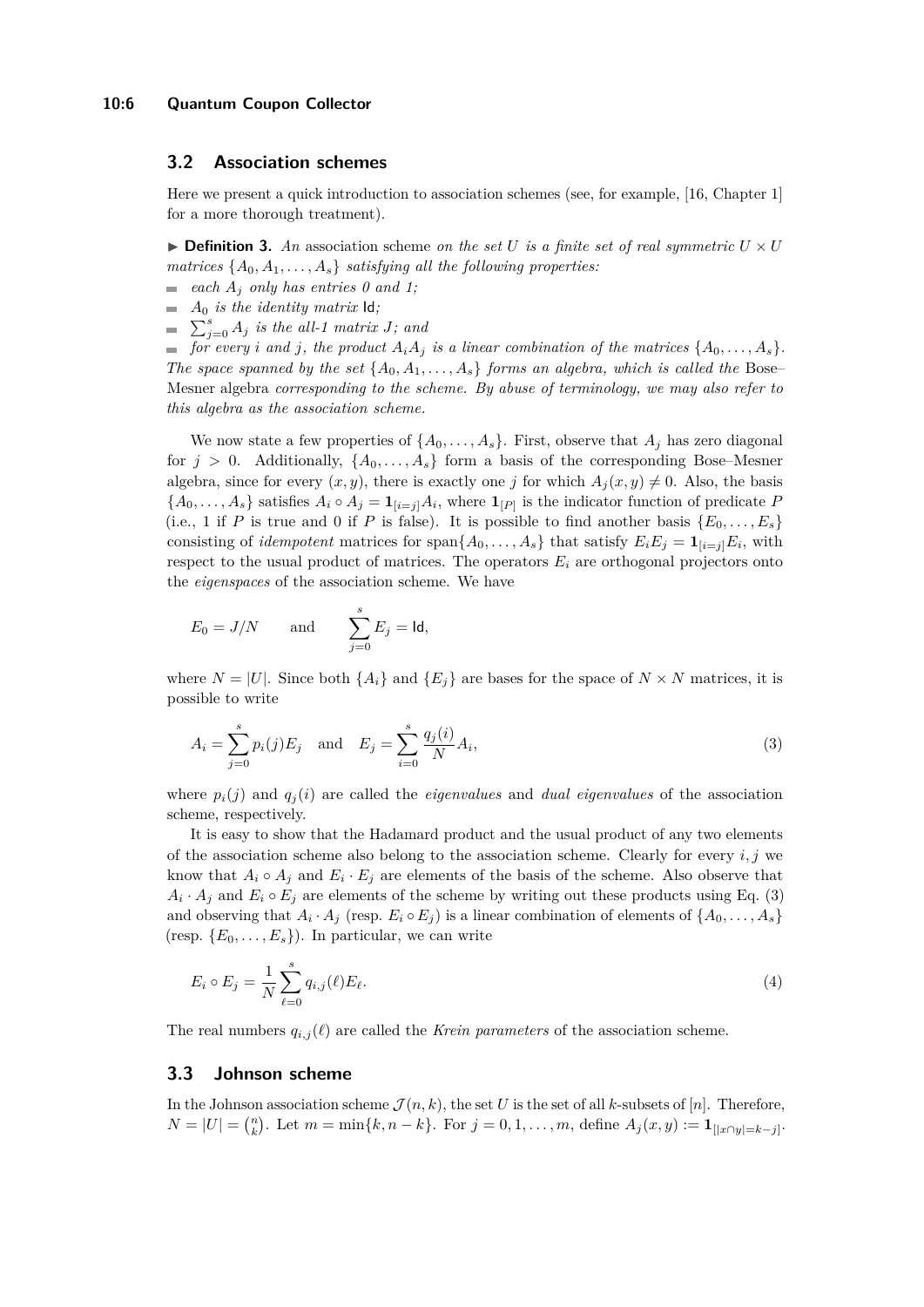The idempotent  $E_j$  is defined as follows: for  $x \in U$ , let  $e_x \in \mathbb{R}^U$  be the indicator vector defined as  $e_x(y) = \mathbf{1}_{[x=y]}$  for  $y \in U$ , and let

$$
\mathcal{V}_j := \begin{cases} \text{span}\left\{ \sum_{x \supseteq z} e_x : z \subseteq [n] \text{ with } |z| = j \right\} & \text{if } k \leq n/2, \\ \text{span}\left\{ \sum_{x \subseteq z} e_x : z \subseteq [n] \text{ with } |z| = n - j \right\} & \text{if } k > n/2, \end{cases}
$$

where the sums are over  $x \in U$ . These spaces satisfy  $\mathcal{V}_0 \subset \mathcal{V}_1 \subset \cdots \subset \mathcal{V}_m = \mathbb{R}^U$  and the dimension of  $V_j$  is  $\binom{n}{j}$ . For  $j \in \{1, ..., m\}$ , the idempotent  $E_j$  is defined as the orthogonal projector on  $\mathcal{V}_j \cap \mathcal{V}_{j-1}^{\perp}$ , and  $E_0$  is the orthogonal projector on  $\mathcal{V}_0$ . Hence, for  $j \in \{0, 1, \ldots, m\}$ , the dimension of the *j*th eigenspace is

<span id="page-6-2"></span>
$$
d_j := \text{Tr}[E_j] = \binom{n}{j} - \binom{n}{j-1}.
$$
\n<sup>(5)</sup>

We do not require explicit expressions for most eigenvalues and valencies of  $\mathcal{J}(n,k)$ , the only exceptions being the dual eigenvalues

<span id="page-6-3"></span>
$$
q_0(i) = 1
$$
 and  $q_1(i) = \frac{n(n-1)}{n-k} \left( \frac{k-i}{k} - \frac{k}{n} \right)$ . (6)

See [\[26,](#page-16-6) Eq. 1.24] for the latter. We are only interested in the following Krein parameters of this association scheme. When one idempotent is  $E_0$ , we have

$$
q_{i,0}(j) = \mathbf{1}_{[i=j]}.\tag{7}
$$

When one idempotent is  $E_1$ , we have

<span id="page-6-4"></span>
$$
q_{j-1,1}(j) = \frac{j(n-1)n(k-j+1)(m-j+1)}{mk(n-2j+1)(n-2j+2)},
$$
\n(8a)

$$
q_{j,1}(j) = \frac{j(n-1)(n-j+1)(m-k)^2}{mk(n-2j)(n-2j+2)},
$$
\n(8b)

$$
q_{j+1,1}(j) = \frac{n(n-1)(n-j+1)(k-j)(m-j)}{mk(n-2j)(n-2j+1)},
$$
\n(8c)

and  $q_{i,1}(j) = 0$  whenever  $|i - j| > 1$  (see [\[9,](#page-15-12) Section 3.2]).

#### <span id="page-6-0"></span>**3.4 Adversary lower bound for state discrimination**

Consider the following state-discrimination problem.

(**\***) Let  $f: D \to R$  be a function for some finite sets *D* and *R*. Let  $\{|\psi_x\rangle : x \in D\}$  be a family of quantum states of the same dimension. Given a copy of  $|\psi_x\rangle$  for an arbitrary

 $x \in D$ , the goal is to determine  $f(x)$  with high success probability.

Let *A* be the Gram matrix of the states, namely

$$
A(x,y) = \langle \psi_x | \psi_y \rangle,
$$

and let *F* be the  $D \times D$  matrix with

 $F(x, y) = \mathbf{1}_{[f(x) \neq f(y)]}$ .

Informally, the main result of this section is that the above state-discrimination problem can be solved with small error probability if and only if

 $γ<sub>2</sub>(A ∘ F)$ 

<span id="page-6-1"></span>is small. We start with the proof of the lower bound. With constants refined, it reads as follows: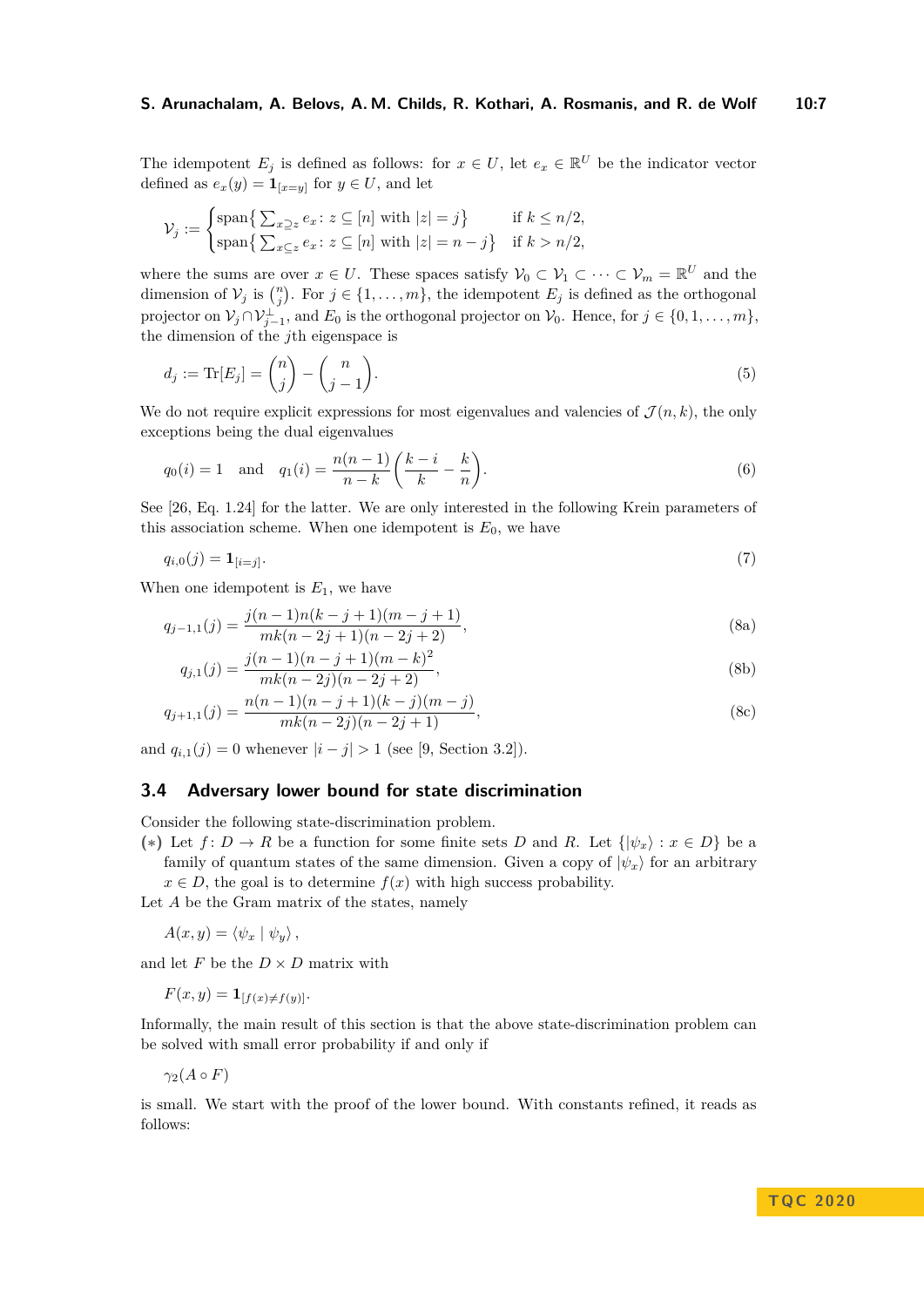#### **10:8 Quantum Coupon Collector**

I **Proposition 4.** *If the above state-discrimination problem (*∗*) can be solved with success probability*  $1 - \varepsilon$ *, then*  $\gamma_2(A \circ F) \leq 4\sqrt{\varepsilon}$ *.* 

**Proof.** This is essentially the result of [\[12,](#page-15-10) Claim 3.27], which is also closely related to [\[20\]](#page-16-3). For completeness we repeat the proof, with slight modifications.

Without loss of generality we may assume the measurement is projective (this follows from Neumark's theorem). Thus, there exist orthogonal projectors  ${\Pi_a}_{a \in R}$  such that  $\left\| \Pi_{f(x)} \left| \psi_x \right\rangle \right\|$  $2 \geq 1 - \varepsilon$  for all  $x \in D$ . Denote  $\Pi_a^{\perp} = \mathsf{Id} - \Pi_a$ , so that  $\|\Pi_{f(x)}^{\perp} | \psi_x \rangle \|^2 \leq \varepsilon$  for all  $x \in D$ . We first write

$$
A(x,y) = \langle \psi_x | \psi_y \rangle = \langle \psi_x | \Pi_{f(y)} | \psi_y \rangle + \langle \psi_x | \Pi_{f(y)}^{\perp} | \psi_y \rangle
$$
  
= 
$$
\langle \psi_x | \Pi_{f(x)} \Pi_{f(y)} | \psi_y \rangle + \langle \psi_x | \Pi_{f(x)}^{\perp} \Pi_{f(y)} | \psi_y \rangle + \langle \psi_x | \Pi_{f(y)}^{\perp} | \psi_y \rangle.
$$

Note that if  $f(x) \neq f(y)$ , then the first term is 0 because  $\Pi_{f(x)}$  and  $\Pi_{f(y)}$  project onto orthogonal subspaces. This motivates us to define the  $D \times D$  matrix

$$
B(x,y) = \langle \psi_x | \Pi_{f(x)}^{\perp} \Pi_{f(y)} | \psi_y \rangle + \langle \psi_x | \Pi_{f(y)}^{\perp} | \psi_y \rangle.
$$

We have  $A(x, y) = B(x, y)$  whenever  $f(x) \neq f(y)$ , and hence  $A \circ F = B \circ F$ . Note that  $\gamma_2(B) \leq 2\sqrt{\varepsilon}$  by taking the vectors  $u_x = (\varepsilon^{-1/4}\Pi_{f(x)}^{\perp}|\psi_x\rangle, \varepsilon^{1/4}|\psi_x\rangle)$  and  $v_y =$  $\left(\varepsilon^{1/4} \Pi_{f(y)} |\psi_y\rangle\right), \ \varepsilon^{-1/4} \Pi_{f(y)}^{\perp} |\psi_y\rangle\right).$  Now we have

$$
\gamma_2(A \circ F) = \gamma_2(B \circ F) \le \gamma_2(B)\gamma_2(F) \le 4\sqrt{\varepsilon},
$$

where we used the composition property of the *γ*2-norm in the first inequality and in the second inequality we used  $\gamma_2(F) \leq 2$ , which follows by considering the vectors  $u_x, v_y \in \{0, 1\}^{|R|+1}$ whose last coordinate is always 1, and where  $u_x$  has a 1 at coordinate  $f(x)$  and  $v_y$  has a −1 at coordinate *f*(*y*) (identifying *R* with {1*, . . . ,* |*R*|} for the purposes of indexing these vectors), and whose remaining entries are all 0.

I **Proposition 5.** *The above state-discrimination problem (*∗*) can be solved with success probability at least*  $1 - \gamma_2(A \circ F)$ *.* 

**Proof.** If *B* is the Gram matrix of the collection of states  $\{|\psi_x\rangle \otimes |f(x)\rangle\}_{x \in D}$ , then

$$
A - B = A \circ F.
$$

Using [\[22,](#page-16-7) Claim 3.10], there exists a unitary *U* such that

$$
(\langle \psi_x | \otimes \langle f(x) |) U(|\psi_x \rangle \otimes |0 \rangle) \ge 1 - \varepsilon/2
$$

where  $\varepsilon := \gamma_2(A \circ F)$ . Thus, if we measure the second register of  $U(|\psi_x\rangle \otimes |0\rangle)$ , we get  $f(x)$ with probability at least  $(1 - \varepsilon/2)^2 \geq 1 - \varepsilon$ .

#### <span id="page-7-1"></span>**3.5 Lower bound**

For  $x \subseteq [n]$  of size k, let

$$
|\psi_x\rangle = \frac{1}{\sqrt{k}} \sum_{i \in x} |i\rangle.
$$

<span id="page-7-0"></span>This is what we denoted by  $|S\rangle$  earlier  $(x = S)$ ; we use  $|\psi_x\rangle$  here for consistency with the common notation in lower bounds. The task is to identify the subset *x* using as few copies of the state  $|\psi_x\rangle$  as possible. We prove the following lower bound.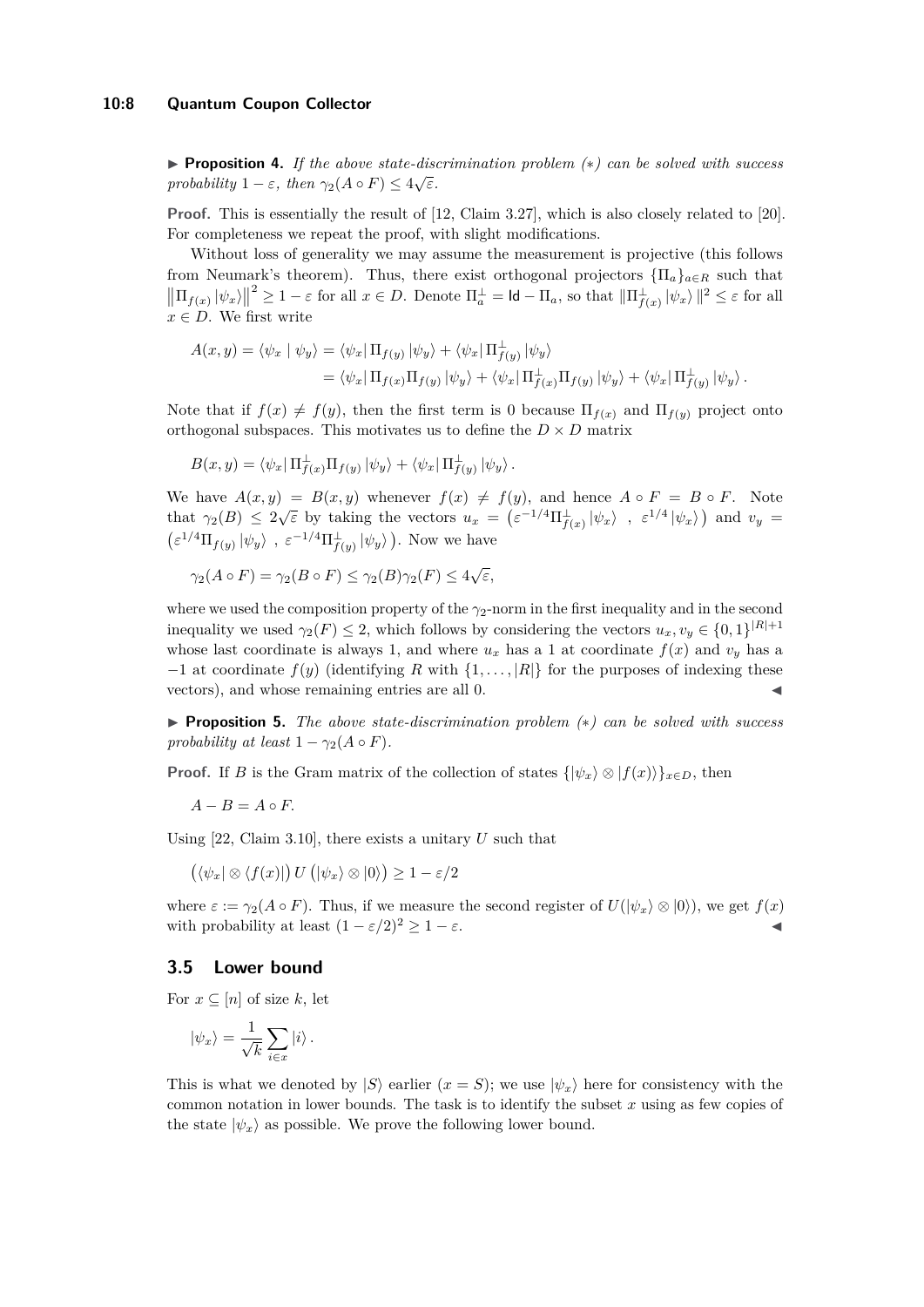**Findment 6.** To find x with success probability  $\Omega(1)$ , it is necessary to have  $\Omega(k \log(\min\{k, n - k\}))$  *copies of the state*  $|\psi_x\rangle$ *.* 

Let  $m = n - k$ . Since we could add more elements to the ambient space artificially, the problem becomes no easier as *n* grows with *k* fixed. Thus, it suffices to prove the lower bound of  $Ω(k \log(m + 1))$  under the assumption  $m \ll k$ .

Define the Gram matrix  $\Psi$  by  $\Psi(x, y) = \langle \psi_x | \psi_y \rangle$ . The Gram matrix corresponding to  $|\psi_x\rangle^{\otimes \ell}$  is  $\Psi^{\circ \ell}$  (where  $\Psi^{\circ \ell}$  is the Hadamard product of  $\Psi$  with itself  $\ell$  times). The function we want to compute is  $f: x \mapsto x$ , so we have  $F(x, y) = \mathbf{1}_{[f(x) \neq f(y)]} = \mathbf{1}_{[x \neq y]}$ , i.e.,  $F = J - \text{Id}$ . By Proposition [4,](#page-6-1) it thus suffices to prove that for some  $\ell = \Omega(k \log(m + 1))$  we have

$$
\gamma_2(\Psi^{\circ \ell} \circ (J - \mathsf{Id})) = \Omega(1).
$$

To that end, we use the dual formulation of the  $\gamma_2$ -norm (in Eq. [\(2\)](#page-4-4)) and construct a matrix Γ such that

$$
\|\Gamma\|=1,\qquad \Gamma\circ\mathsf{Id}=0,\qquad\text{and}\qquad \|\Gamma\circ\Psi^{\circ\ell}\|=\Omega(1).
$$

We now construct a  $\Gamma$  that satisfies the constraints above. To do so, we first write  $\Gamma$  in terms of the idempotents  ${E_j}_{j=0}^m$  of the Johnson association scheme (as defined above Eq. [\(5\)](#page-6-2)): for  $\{\gamma_j\}_j$  which we define shortly, let

$$
\Gamma = \sum_{j=0}^{m} \gamma_j E_j. \tag{9}
$$

To satisfy  $\Gamma \circ \mathsf{Id} = 0$ , we would like  $\Gamma$  to have zero diagonal. Note that  $\Gamma$  has zero diagonal if and only if  $\text{Tr}[\Gamma] = \sum_{j=0}^{m} \gamma_j \text{Tr}[E_j] = \sum_{j=0}^{m} \gamma_j d_j = 0$ , where  $d_j$  was defined in Eq. [\(5\)](#page-6-2). We now fix  $\{\gamma_j\}_j$  as follows: since  $d_m = \binom{n}{m} - \binom{n}{m-1}$  is larger than the sum of the remaining  $d_i$ s, we let

<span id="page-8-2"></span><span id="page-8-1"></span>
$$
\gamma_0 = \gamma_1 = \dots = \gamma_{m-1} = 1, \qquad \gamma_m \in [-1, 0]
$$
\n(10)

so that  $Tr[\Gamma] = 0$  and  $\|\Gamma\| = 1$ . Thus, it remains to show that

$$
\|\Gamma \circ \Psi^{\circ \ell}\| = \Omega(1). \tag{11}
$$

<span id="page-8-0"></span>For that, we use the following technical result.

 $\blacktriangleright$  **Lemma 7.** *For each*  $j = 0, 1, \ldots, m$ *, we have* 

$$
E_j \circ \Psi = p_{j+1,-1} E_{j+1} + p_{j,0} E_j + p_{j-1,+1} E_{j-1},
$$

*where*

$$
p_{j,-1} = \frac{j(k-j+1)(m-j+1)}{(n-2j+1)(n-2j+2)k},
$$
  
\n
$$
p_{j,0} = \frac{k}{n} + \frac{j(n-j+1)(m-k)^2}{nk(n-2j)(n-2j+2)},
$$
  
\n
$$
p_{j,+1} = \frac{(n-j+1)(k-j)(m-j)}{(n-2j)(n-2j+1)k}.
$$

Before we proceed with the proof of this lemma, let us state a simple consequence.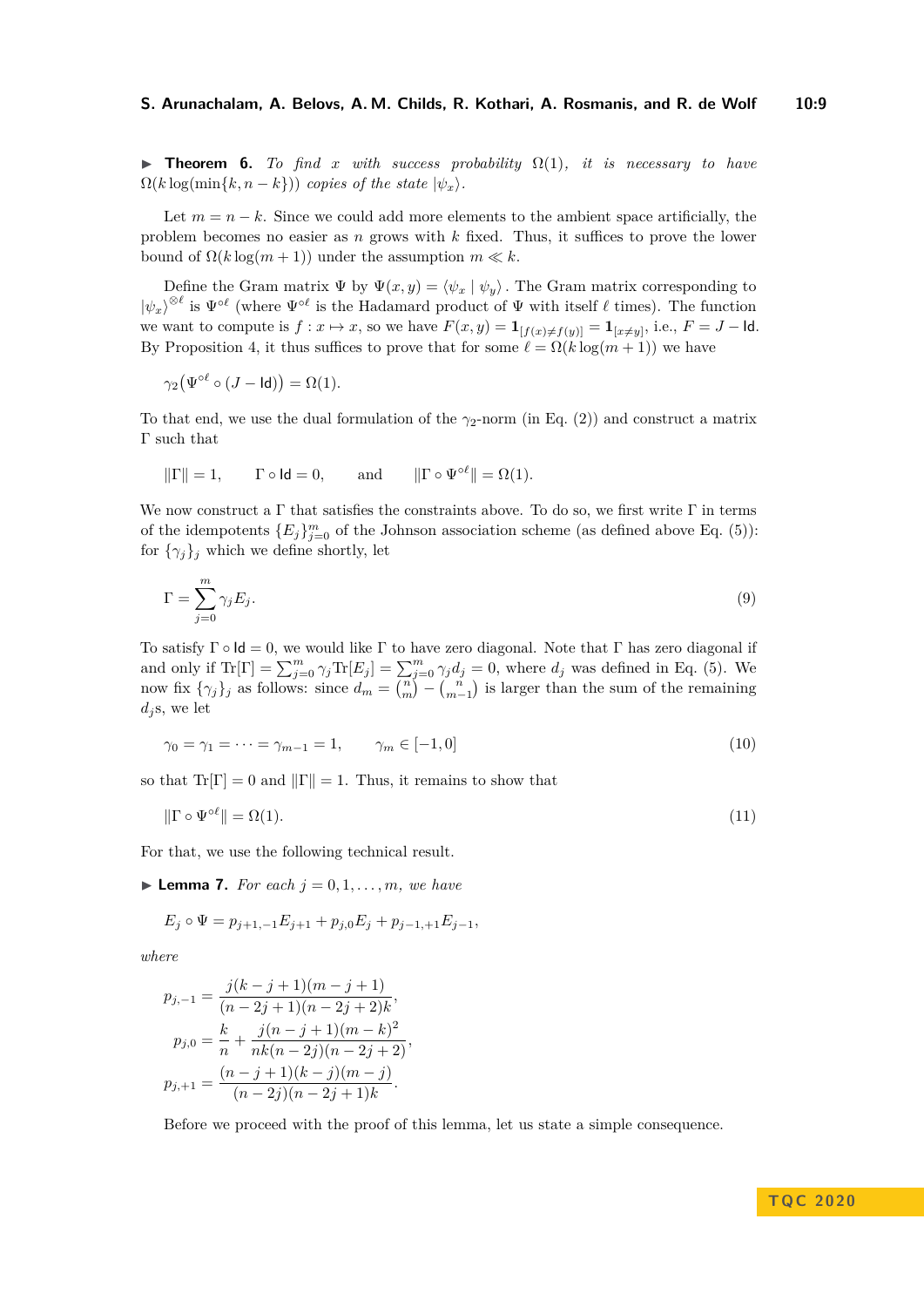#### **10:10 Quantum Coupon Collector**

■ **Corollary 8.** *For each*  $j \in \{0, \ldots, m\}$ *, the numbers*  $p_{j,-1}$ *,*  $p_{j,0}$ *, and*  $p_{j,+1}$  *are non-negative, and satisfy*  $p_{j,-1} + p_{j,0} + p_{j,+1} = 1$ .

**Proof.** The non-negativity is obvious. For the last property note that

$$
\sum_{j=0}^{m} E_j = \mathsf{Id} = \Psi \circ \mathsf{Id} = \Psi \circ \left( \sum_{j=0}^{m} E_j \right) = \sum_{j=0}^{m} (p_{j,-1} + p_{j,0} + p_{j,1}) E_j,
$$

where the first equality uses the definition of an association scheme, the second equality follows because  $\Psi(x, x) = 1$  by definition, and the last equality is by the assumption of Lemma [7.](#page-8-0)  $\blacksquare$ 

**Proof of Lemma [7.](#page-8-0)** It suffices to write out  $\Psi$  in the basis  ${E_j}_{j=0}^m$  and use the Krein parameters. By definition of  $|\psi_x\rangle = \frac{1}{\sqrt{2}}$ parameters. By definition of  $|\psi_x\rangle = \frac{1}{\sqrt{k}} \sum_{i \in x} |i\rangle$ , we have that  $\Psi(x, y) = \langle \psi_x | \psi_y \rangle$  equals  $\frac{1}{k}$  times the intersection of *x* and *y*, and

$$
\Psi = \sum_{i=0}^{m} \left(1 - \frac{i}{k}\right) A_i,
$$

where  $A_i$  was defined at the beginning of Section [3.3](#page-5-1) as  $A_i(x, y) := \mathbf{1}_{[|x \cap y| = k-i]}$ . We now rewrite  $\Psi$  as follows: using Eq. [\(6\)](#page-6-3), we have

$$
\frac{k}{n}E_0 + \frac{n-k}{n(n-1)}E_1 = \frac{1}{N}\sum_{i=0}^m \left(\frac{k}{n}q_0(i) + \frac{n-k}{n(n-1)}q_1(i)\right)A_i = \frac{1}{N}\sum_{i=0}^m \frac{k-i}{k}A_i = \frac{1}{N}\Psi,
$$

where the first equality used Eq. [\(3\)](#page-5-2). Additionally observe that

$$
NE_j \circ E_0 = q_{j,0}(j)E_j
$$
 and  $NE_j \circ E_1 = q_{j,1}(j-1)E_{j-1} + q_{j,1}(j)E_j + q_{j,1}(j+1)E_{j+1}.$ 

Plugging in the values of  $q_j$ , from Eq. [\(8\)](#page-6-4), we get the required equality.

We are now ready to prove our main lower bound in Theorem [6.](#page-7-0)

**Proof of Theorem [6.](#page-7-0)** We prove this by induction on the number of copies of the state  $|\psi_x\rangle$ , which we denote by *s*. Let us define  $\gamma_j^{(s)}$  via

$$
\Gamma \circ \Psi^{\circ s} = \sum_{j=0}^{m} \gamma_j^{(s)} E_j.
$$

Since the  $E_j$  are pairwise-orthogonal projections, the norm of  $\Gamma \circ \Psi^{\circ s}$  equals  $\max_j |\gamma_j^{(s)}|$ . Hence to lower bound  $\|\Gamma \circ \Psi^{\circ s}\|$ , it suffices to lower bound  $\gamma_0^{(s)}$ .

We have

$$
\Gamma\circ\Psi^{\circ (s+1)}=\sum_{j=0}^m \gamma_j^{(s)}E_j\circ\Psi
$$

and using Lemma [7](#page-8-0) we get

<span id="page-9-0"></span>
$$
\gamma_j^{(s+1)} = p_{j,-1}\gamma_{j-1}^{(s)} + p_{j,0}\gamma_j^{(s)} + p_{j,+1}\gamma_{j+1}^{(s)}.
$$
\n(12)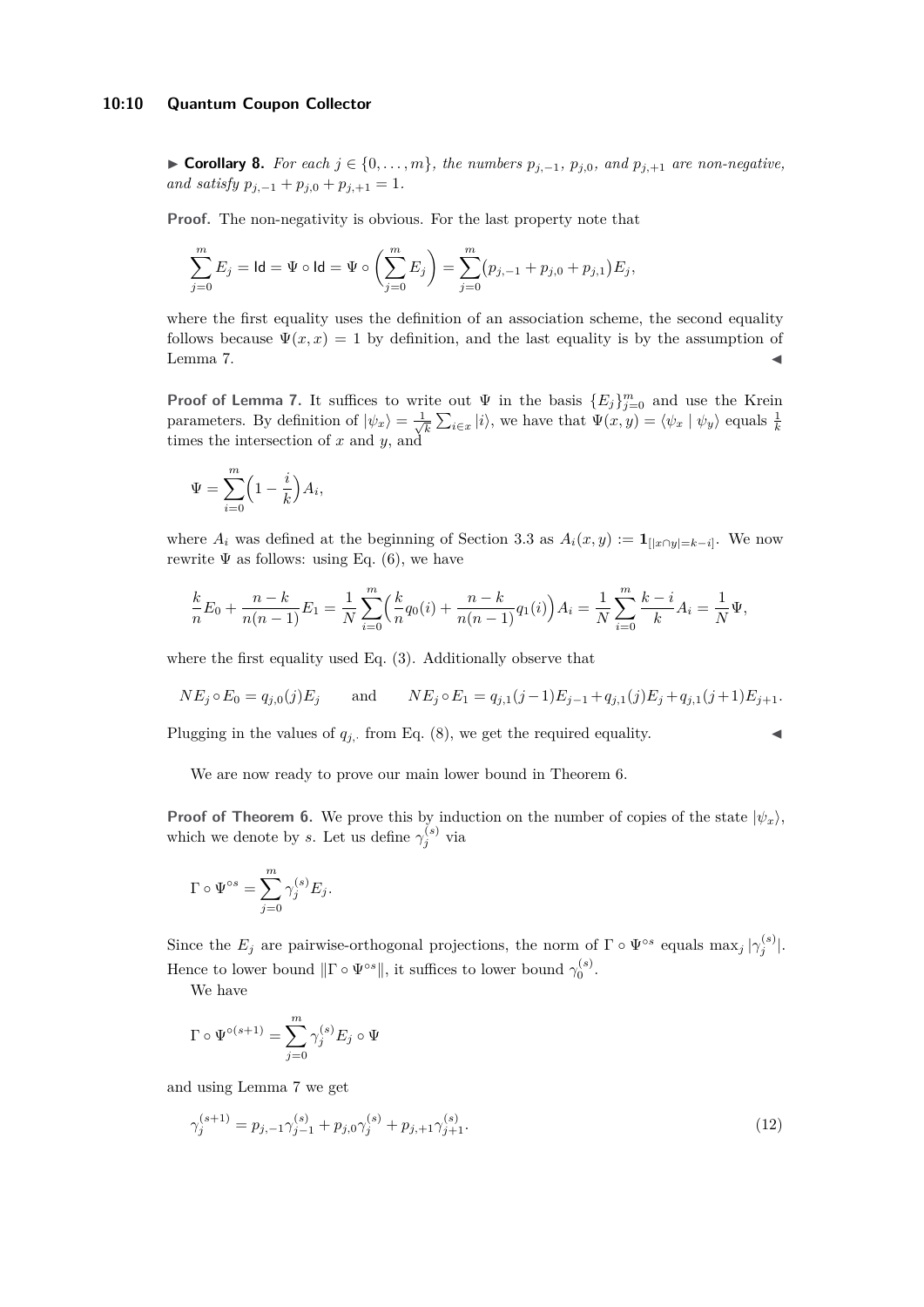For every  $j \in \{0, \ldots, m\}$ , we now consider the following probabilistic sequence  $\{B_j^{(s)}\}$ . For  $s = 0$ , we let  $B_j^{(0)} = \gamma_j$  and

$$
B_j^{(s+1)} = \begin{cases} B_{j-1}^{(s)} & \text{with probability } p_{j,-1}, \\ B_j^{(s)} & \text{with probability } p_{j,0}, \\ B_{j+1}^{(s)} & \text{with probability } p_{j,+1}, \end{cases}
$$

using the fact that  $p_{j,-1} + p_{j,0} + p_{j,+1} = 1$ . Note that  $B_j^{(s)}$  only takes values from  $\{\gamma_0, \ldots, \gamma_m\}$ and there are only two distinct such values, namely 1 and  $\gamma_m$  (since  $\gamma_0 = \gamma_1 = \cdots = \gamma_{m-1} = 1$ as defined in Eq. [\(10\)](#page-8-1)). Also note that  $p_{0,-1} = p_{m,+1} = 0$ , so we do not have to explicitly handle the boundaries. Induction on *s* using Eq. [\(12\)](#page-9-0) shows that  $\mathbb{E}[B_j^{(s)}] = \gamma_j^{(s)}$ , which is the motivation behind defining these variables.

Define similarly  $C_j^{(s)}$  as  $C_j^{(0)} = \gamma_j$  and

$$
C_j^{(s+1)} = \begin{cases} C_j^{(s)} & \text{with probability } p_{j,-1} + p_{j,0}, \\ C_{j+1}^{(s)} & \text{with probability } p_{j,+1}. \end{cases}
$$

Let us give an intuitive description of how the random variables  $C_j^{(s)}$  behave. For each *s*, the head of the sequence  $C_0^{(s)}$ ,  $C_1^{(s)}$ , ..., up to some  $C_{\ell}^{(s)}$  $\ell$ <sup>(s)</sup> consists purely of 1s, and the tail  $C_{\ell+1}^{(s)}, \ldots, C_m^{(s)}$  consists purely of  $\gamma_m$ . Initially, for  $s = 0$ , the tail consists of one element  $C_m^{(s)}$ only, but the tail gradually extends as *s* grows (and the head, respectively, shrinks). The probability of growing the length of the tail from  $m - j$  to  $m - j + 1$  in one step is  $p_{j+1}$ .

The random variables  $B_i^{(s)}$  behave similarly, but are slightly more complicated, since The random variables  $D_j$  behave similarly, but are slightly more complicated, since<br>the tail can also shrink and 1s can get into the tail. This is the reason why we replace  $B_j^{(s)}$  with  $C_j^{(s)}$  in our analysis:  $C_j^{(s)}$  is easier to analyze, and it suffices to lower bound its expectation because  $B_j^{(s)}$  dominates  $C_j^{(s)}$ , i.e., for each *s* and *j* and real *t* we have  $Pr[B_j^{(s)} \ge t] \ge Pr[C_j^{(s)} \ge t]$ . The latter is proven by induction, as follows. The base case  $s = 0$  is trivial, and the inductive step is

$$
\Pr[B_j^{(s+1)} \ge t] = p_{j,-1} \Pr[B_{j-1}^{(s)} \ge t] + p_{j,0} \Pr[B_j^{(s)} \ge t] + p_{j,+1} \Pr[B_{j+1}^{(s)} \ge t]
$$
  
\n
$$
\ge p_{j,-1} \Pr[C_{j-1}^{(s)} \ge t] + p_{j,0} \Pr[C_j^{(s)} \ge t] + p_{j,+1} \Pr[C_{j+1}^{(s)} \ge t]
$$
  
\n
$$
\ge (p_{j,-1} + p_{j,0}) \Pr[C_j^{(s)} \ge t] + p_{j,+1} \Pr[C_{j+1}^{(s)} \ge t] = \Pr[C_j^{(s+1)} \ge t],
$$

since  $C_{j-1}^{(s)} \geq C_j^{(s)}$  by our above analysis.

The analysis of  $C_j^{(s)}$  is very similar to the classical coupon collector problem if we interpret the length of the tail as the number of acquired coupons. We briefly repeat the argument. For each *j*, define random variable  $T_j$  as the first value of *s* such that  $C_j^{(s)} = \gamma_m$ . Obviously,  $T_m = 0$ . We can interpret  $T_j$  as the first value of *s* such that the length of the tail becomes  $m - j + 1$ . The random variable  $T_j - T_{j+1}$  is the number of steps required to grow the length of the tail from  $m - j$  to  $m - j + 1$ . Clearly, these variables are independent for different *j*. Also, each of them is distributed according to a geometric distribution and standard probability theory gives us that  $\mathbb{E}[T_j - T_{j+1}] = 1/p_{j,+1}$  and  $\text{Var}[T_j - T_{j+1}] = (1 - p_{j,+1})/p_{j,+1}^2$ . We have  $p_{i,+1} = \Theta((m-j)/k)$  from Lemma [7,](#page-8-0) so

$$
\mathbb{E}[T_0] = \sum_{j=0}^{m-1} \frac{1}{p_{j+1}} = \Theta(k) \left( \sum_{j=0}^{m-1} \frac{1}{m-j} \right) = \Theta(k \log(m+1)).
$$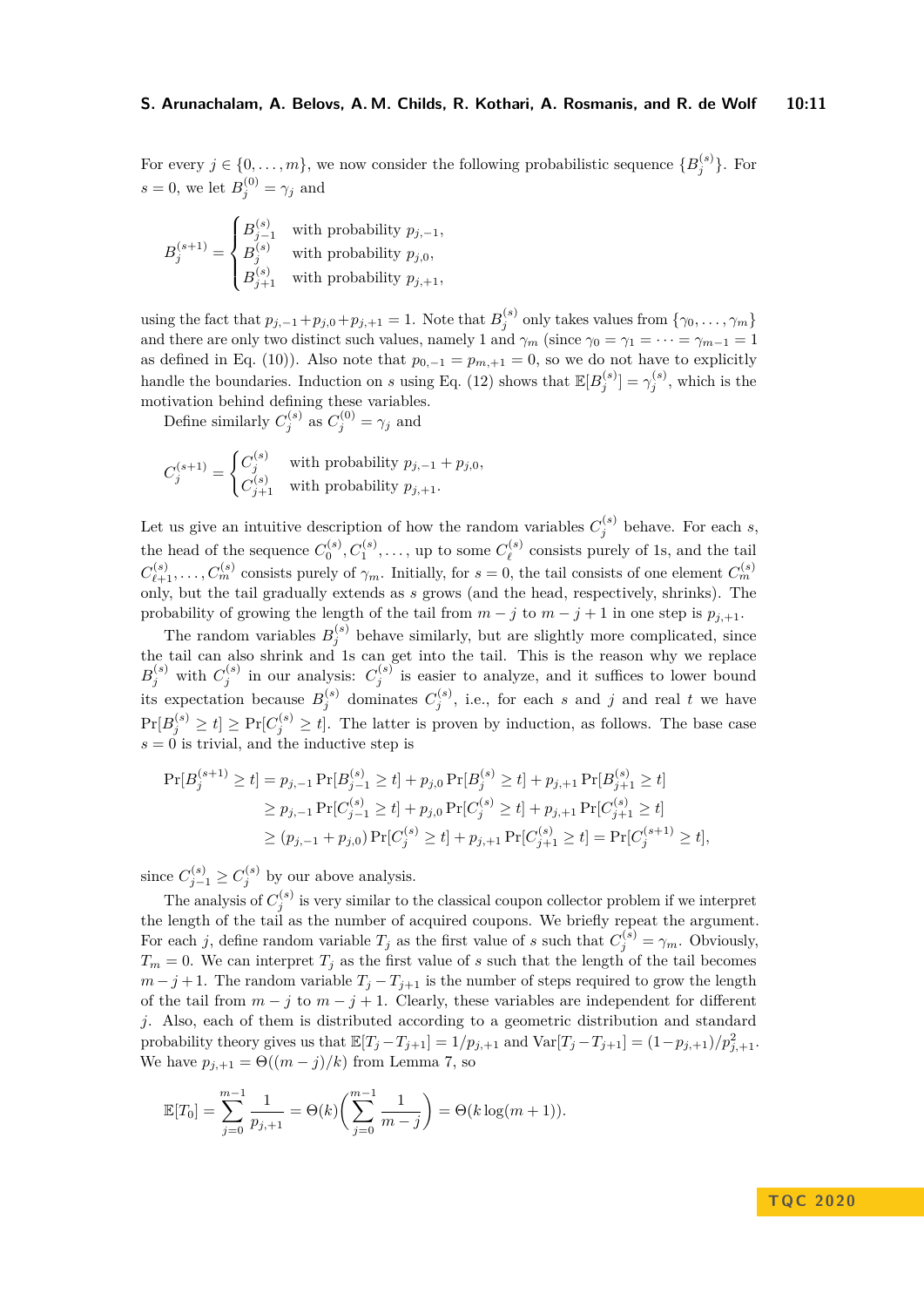Similarly,

$$
\text{Var}[T_0] = \sum_{j=0}^{m-1} \frac{1 - p_{j+1}}{p_{j+1}^2} = \Theta(k^2) \left( \sum_{j=0}^{m-1} \frac{1}{(m-j)^2} \right) = \Theta(k^2).
$$

Hence, using Chebyshev's inequality, there exists  $\ell = \Theta(k \log(m + 1))$  such that

$$
\Pr[T_0 > \ell] \ge 3/4.
$$

Since  $C_0^{(\ell)}$  can take only two values (1 and  $\gamma_m \in [-1, 0]$ ), we have that

$$
\gamma_0^{(\ell)} = \mathbb{E}[C_0^{(\ell)}] \ge 3/4 \cdot 1 + 1/4 \cdot \gamma_m \ge 1/2.
$$

Finally, since  $B_0^{(\ell)}$  dominates  $C_0^{(\ell)}$ , we get

$$
\gamma_0^{(\ell)} = \mathbb{E}[B_0^{(\ell)}] \ge \mathbb{E}[C_0^{(\ell)}] \ge 1/2,
$$

implying Eq. [\(11\)](#page-8-2). This shows the existence of  $\ell = \Theta(k \log(m + 1))$  such that the error probability of any measurement on  $\ell$  copies of  $|\psi_x\rangle$  has error probability  $\Omega(1)$  in identifying *x*.

# <span id="page-11-0"></span>**4 Learning from quantum samples and reflections**

In the previous sections we assumed we were given a number of copies of the unknown state  $|S\rangle$ . In this section we assume a stronger model: in addition to a number of copies of the state  $|S\rangle$ , we are also given the ability to apply the reflection  $R_S = 2|S\rangle\langle S|$  – Id through |*S*i. The key additional tool we will use is (exact) amplitude amplification, encapsulated by the next theorem, which follows from [\[14\]](#page-15-13):

**Findom 1** (Exact amplitude amplification). Let  $|\phi\rangle$  and  $|\psi\rangle$  be states such that  $\langle \phi | \psi \rangle$  =  $\alpha > 0$ *. Suppose we know*  $\alpha$  *exactly, and we can implement reflections through*  $|\phi\rangle$  *and*  $|\psi\rangle$ *. Then we can convert*  $|\phi\rangle$  *into*  $|\psi\rangle$  *(exactly) using*  $O(1/\alpha)$  *reflections and*  $O(1/\alpha)$  *other gates.* 

We distinguish the two regimes of  $k > n/2$  and  $k < n/2$ .

# **4.1 Tight bound if**  $k \geq n/2$

<span id="page-11-1"></span>▶ **Theorem 10** (Upper bound for small *m*). Let  $S \subseteq [n]$  be a set of size  $k \geq n/2$  and let *m* = *n* − *k.* We can identify *S* with probability 1 using  $O(\sqrt{km})$  uses of  $R_S = 2|S\rangle\langle S|$  − Id.

**Proof.** Our algorithm sequentially finds all m missing elements. We would like to use amplitude amplification to prepare a copy of  $|\overline{S}\rangle$ , which is the uniform superposition over the *m* missing elements. Consider the uniform state over the *n*-element universe:

$$
|[n]\rangle = \sqrt{\frac{k}{n}}\,|S\rangle + \sqrt{\frac{m}{n}}\,|\overline{S}\rangle\,.
$$

This state is easy to prepare, and hence also easy to reflect through. Note that in the 2-dimensional plane spanned by  $|S\rangle$  and  $|\overline{S}\rangle$ , reflection through  $|\overline{S}\rangle$  is the same as a reflection through  $|S\rangle$  up to an irrelevant global phase. The inner product between  $|[n]\rangle$  and  $|S\rangle$  equals  $\sqrt{m/n}$ . Accordingly, using  $O(\sqrt{n/m})$  rounds of exact amplitude amplification (which only rotates in the 2-dimensional space spanned by  $|S\rangle$  and  $|\overline{S}\rangle$ ; each round "costs" one application of  $R_S$ ) we can turn  $|[n]\rangle$  into  $|\overline{S}\rangle$ , up to a global phase.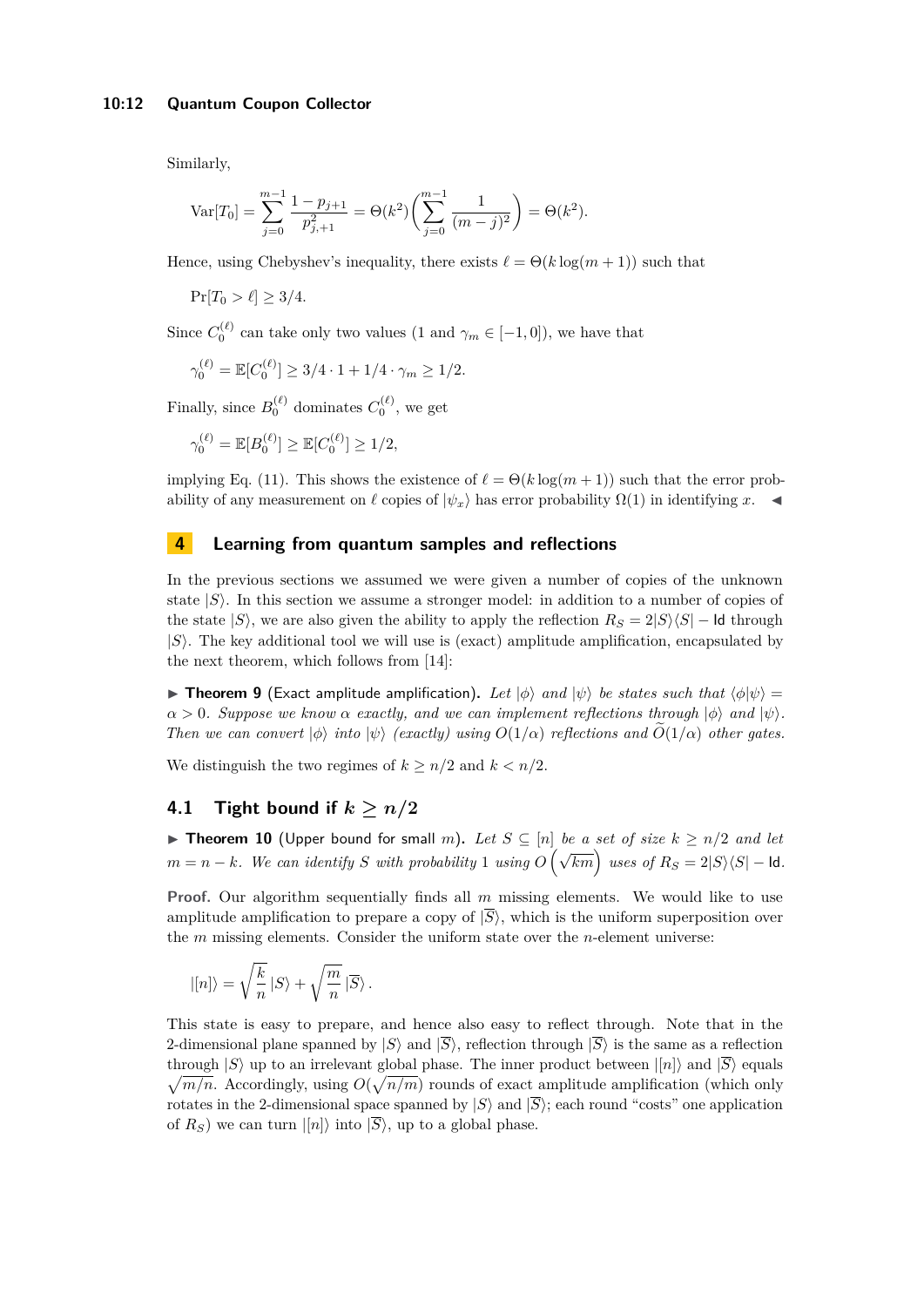Measuring  $|\overline{S}\rangle$  gives us one of the missing elements, uniformly at random. Now we remove this element from the universe. Note that  $|S\rangle$  does not change since we removed an element of the universe that was missing from *S*. We then repeat the above algorithm on a universe of size *n* − 1 with *m* − 1 missing elements in order to find another missing element at the cost of  $O(\sqrt{(n-1)/(m-1)})$  rounds of amplitude amplification, and so on. This finds all missing elements (and hence *S*) with probability 1, using

$$
\sum_{i=0}^{m-1} O\left(\sqrt{\frac{n-i}{m-i}}\right) = O(\sqrt{n}) \sum_{j=1}^{m} \frac{1}{\sqrt{j}} = O(\sqrt{nm}) = O(\sqrt{km})
$$

applications of  $R_S$ , where we used  $k \geq n/2$ . Note that in this regime we do not need any copies of  $|S\rangle$ , just reflections  $R_S$ .

<span id="page-12-0"></span>▶ **Theorem 11** (Lower bound for small *m*). Let  $S \subseteq [n]$  be a set of size  $k < n$  and let  $m = n - k$ *. Any quantum algorithm that identifies S with high probability using a total of T copies of*  $|S\rangle$  *and uses of*  $R_S$ *, must satisfy*  $T = \Omega\left(\sqrt{km}\right)$ *. The lower bound holds even if we* allow *T* copies of  $|S\rangle$ , uses of  $R_S$ , and membership queries to *S*.

**Proof.** We prove a matching lower bound in a stronger model, namely in a model where we can make queries to the *n*-bit characteristic vector *x* for *S*. That is, we now assume we have a unitary *U<sup>S</sup>* that maps

 $U_S : |i, b\rangle \mapsto |i, b \oplus x_i\rangle$  for all  $i \in [n], b \in \{0, 1\},$ 

where  $x_i = 1$  iff  $i \in S$ .

We first argue that this is indeed a stronger model, by showing how we can unitarily prepare a copy of  $|S\rangle$  using  $O(1)$  applications of  $U_S$ . Note that  $\langle [n]|S\rangle = \sqrt{k/n} \geq 1/\sqrt{2}$ under the current assumption that  $k \geq n/2$ . Also note that, in the 2-dimensional space spanned by  $|S\rangle$  and  $|\overline{S}\rangle$ , a reflection through  $|S\rangle$  corresponds to a "phase query" to *x*, which can be implemented by one query to  $U<sub>S</sub>$  (setting the target qubit to  $(|0\rangle - |1\rangle)/\sqrt{2}$ ). Hence using  $O(1)$  rounds of exact amplitude amplification suffices to prepare a copy of  $|S\rangle$  starting from the state  $\vert n \vert$ , which is easy to prepare and reflect through. Thus we can implement the state-preparation map  $G_S$ :  $|0\rangle \mapsto |S\rangle$  using  $O(1)$  applications of  $U_S$ . Note that one application of  $G_S^{-1}$ , followed by a reflection through  $|0\rangle$  and an application of  $G_S$ , implements a reflection through  $|S\rangle$ . Thus preparing a copy of  $|S\rangle$  and reflecting through  $|S\rangle$  each "cost" only  $O(1)$  queries to *x* (i.e., applications of  $U<sub>S</sub>$ ).

Accordingly, an algorithm that learns *S* using at most *T* copies of  $|S\rangle$  and at most *T* applications of  $R<sub>S</sub>$  implies a quantum algorithm that can learn an *n*-bit string *x* of weight applications of  $R_s$  implies a quantum algorithm that can learn an *n*-bit string *x* of weight  $k \ge n/2$  using  $O(T)$  queries to *x*. But it is known that this requires  $\Omega(\sqrt{nm}) = \Omega(\sqrt{km})$ queries to *x*, even when allowing bounded error probability. This follows, for instance, from [\[11,](#page-15-14) Theorem 4.10]. Hence we obtain the same lower bound on the number of copies of  $|S\rangle$  plus the number of reflections through  $|S\rangle$ .

#### **4.2** Tight bound if  $k < n/2$

<span id="page-12-1"></span>▶ **Theorem 12** (Upper bound for small *k*). Let  $S ⊆ [n]$  be a set of size  $k < n$ . We can identify *S with probability* 1 *using*  $O(k)$  *copies of*  $|S\rangle$  *and uses of*  $R_S = 2|S\rangle\langle S|$  – **ld**.

**Proof.** Our algorithm sequentially finds all elements of *S*. We start with a copy of  $|S\rangle$  and measure to find one  $i_1 \in S$ . Then we use exact amplification to convert a fresh copy of  $|S\rangle$ into  $|S \setminus \{i_1\}\rangle$ . This requires being able to reflect through  $|S \rangle$  (i.e., apply  $R_S$ ), and reflect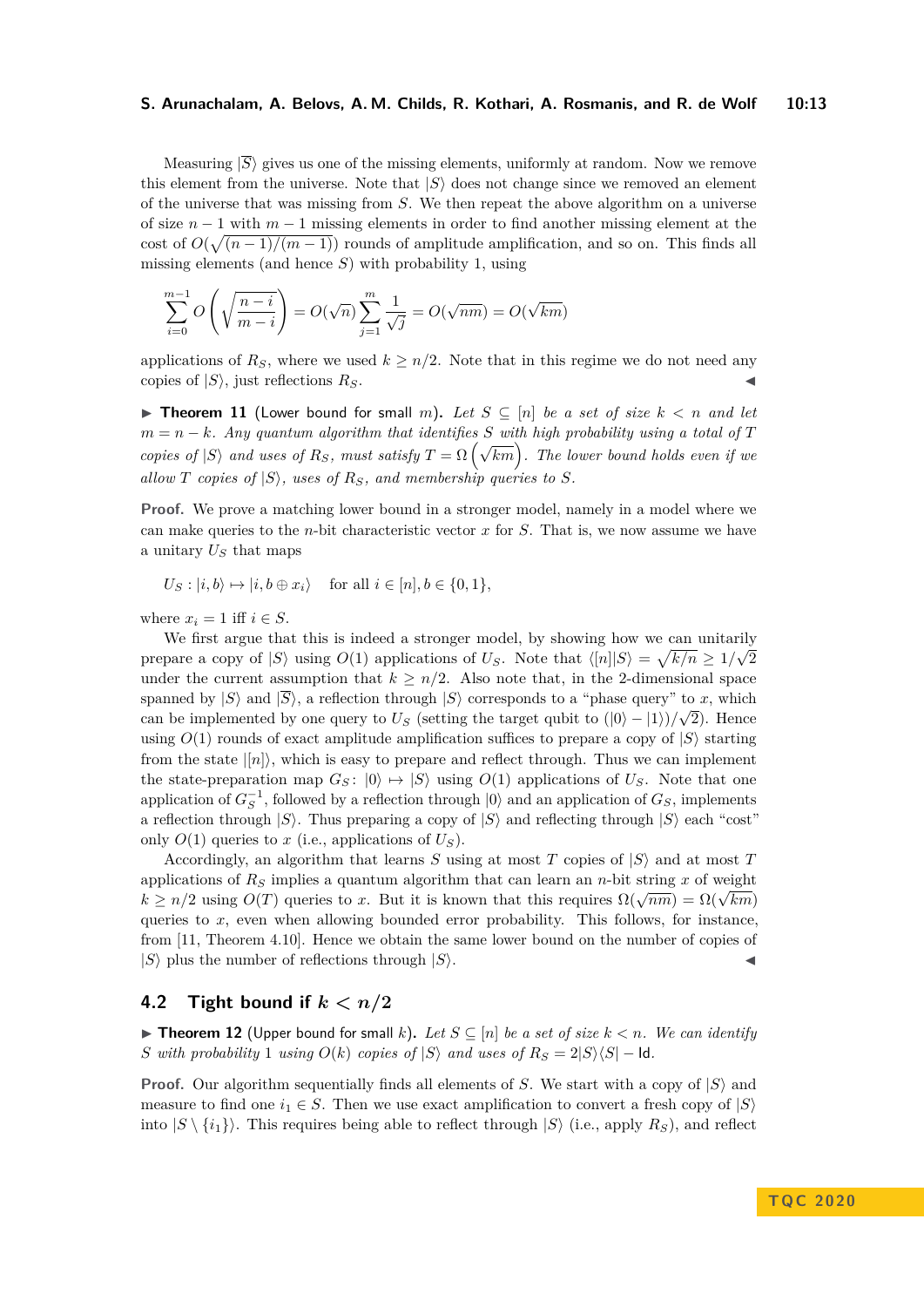#### **10:14 Quantum Coupon Collector**

through  $|S \setminus \{i_1\}\rangle$ . In the 2-dimensional plane spanned by  $|S \setminus \{i_1\}\rangle$ , the latter reflection is equivalent to putting a minus in front of  $|i_1\rangle$ , which is easy to do. We measure  $|S \setminus \{i_1\}\rangle$  and learn (with probability 1) another element  $i_2 \in S \setminus \{i_1\}$ . Then we change a fresh copy of  $|S\rangle$  into  $|S \setminus \{i_1, i_2\}\rangle$ , measure, and learn some  $i_3 \in S \setminus \{i_1, i_2\}$ . We repeat this until we have seen all *k* elements.

The amplitude amplifications get more costly as we find more elements of *S*: If we have already found a set  $I \subseteq S$ , then changing a fresh copy of  $|S\rangle$  to  $|S \setminus I\rangle$  uses  $O(\frac{1}{\langle S|S \setminus I\rangle})$  $O(\sqrt{k/(k-|I|)})$  reflections, and hence  $O(\sqrt{k/(k-|I|)})$  applications of *R<sub>S</sub>*. Overall, this procedure finds *S* using  $k = |S|$  copies of  $|S\rangle$ , and

$$
\sum_{i=0}^{k-1} O\left(\sqrt{\frac{k}{k-i}}\right) = O(\sqrt{k}) \sum_{j=1}^{k} \frac{1}{\sqrt{j}} = O(k)
$$

applications of  $R_S$ .

<span id="page-13-1"></span>▶ **Theorem 13** (Lower bound for small *k*). Let  $S \subseteq [n]$  be a set of size  $k < n$ . Any quantum *algorithm that identifies S with high probability using a total of T copies of* |*S*i*, and uses of*  $R<sub>S</sub>$  *must satisfy*  $T = \Omega(k)$ *. The lower bound holds even if we allow T copies of*  $|S\rangle$ *, uses of RS, and membership queries to S.*

**Proof.** To prove a matching lower bound, suppose our algorithm receives advice in the form of *n* − 2*k* of the missing elements. This advice reduces the problem to one with universe size  $n' = n - (n - 2k) = 2k$  and  $m' = m - (n - 2k) = k$  missing elements. Importantly, note that  $|S\rangle$ , and hence  $R_S$ , do not change after learning these missing elements. But in Theorem [11](#page-12-0) we already proved an  $\Omega(\sqrt{n'm'}) = \Omega(k)$  lower bound on the number of copies of  $|S\rangle$ , reflections, and queries to *S* needed to solve this special case. Since the extra advice cannot have made the original problem harder, the same lower bound applies to our original problem. J

# <span id="page-13-0"></span>**5 Proper PAC learning**

As mentioned briefly in the introduction, one of the motivations for this research is the question whether the sample complexity of *proper* quantum PAC learning is higher than that of improper PAC learning. Let us precisely define Valiant's PAC model [\[28\]](#page-16-8). We are trying to learn an unknown element *f* from a *concept class* C. For simplicity we only consider *f*s that are Boolean-valued functions on [*n*]. Our access to *f* is through random examples, which are pairs of the form  $(x, f(x))$ , where *x* is distributed according to a distribution  $D: [n] \rightarrow [0, 1]$  that is unknown to the learner. A learning algorithm takes a number *T* of such i.i.d. examples as input, and produces a hypothesis  $h: [n] \rightarrow \{0, 1\}$  that is supposed to be close to the target function *f*. The error of the hypothesis *h* (with respect to the target *f*, under distribution *D*) is defined as

$$
\mathrm{err}_D(f, h) := \Pr_{x \sim D} [f(x) \neq h(x)].
$$

We say that a learning algorithm is an  $(\varepsilon, \delta)$ -PAC learner for C, if it probably (i.e., with probability at least  $1 - \delta$ ) outputs an approximately correct (i.e., with error at most  $\varepsilon$ ) hypothesis *h*:

$$
\forall f \in \mathcal{C}, \forall D : \Pr[\text{err}_D(f, h) > \varepsilon] \le \delta,
$$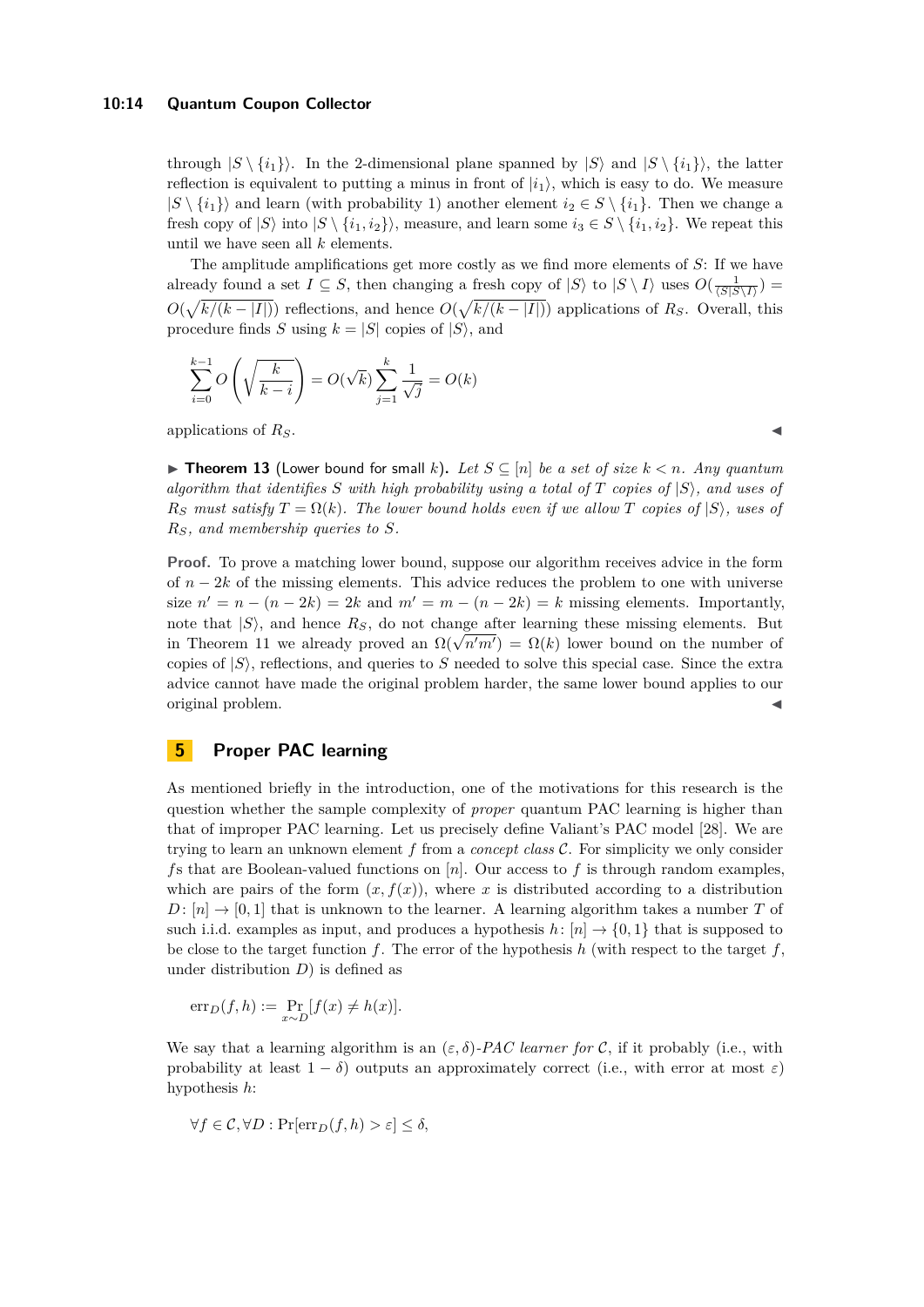where the probability is taken over the sequence of *T D*-distributed examples that the learner receives, as well as over its internal randomness. The (*ε, δ*)*-PAC sample complexity* of C is the minimal  $T$  for which such a learning algorithm exists.<sup>[3](#page-14-0)</sup>

<span id="page-14-3"></span>The PAC sample complexity of C is essentially determined by its VC-dimension  $d$  as<sup>[4](#page-14-1)</sup>

$$
\Theta\left(\frac{d}{\varepsilon} + \frac{\log(1/\delta)}{\varepsilon}\right). \tag{13}
$$

See Blumer et al. [\[13\]](#page-15-15) for the lower bound and Hanneke [\[18\]](#page-15-16) for the upper bound.

The above upper bound on sample complexity allows the learner to be improper, i.e., to sometimes output hypotheses  $h \notin \mathcal{C}$ . The following folklore example, which we learned from Steve Hanneke [\[19\]](#page-15-17), shows that the sample complexity of *proper* learning can be asymptotically larger.<sup>[5](#page-14-2)</sup> Consider the concept class  $C = \{f : [n] \to \{0, 1\} \mid \exists! \ i \text{ s.t. } f(i) = 0\}$ of functions that are all-1 except on one "missing element" *i*. The VC-dimension of this class is 1, hence  $\Theta\left(\frac{\log(1/\delta)}{\varepsilon}\right)$  classical examples are necessary and sufficient for PAC learning  $\mathcal C$  by [\(13\)](#page-14-3). With  $\varepsilon = 1/n$  and  $\delta = 1/3$ , this bound becomes  $\Theta(n)$ . Now fix an  $(\varepsilon, \delta)$ -PAC *proper* learner for this class that uses some *T* examples; we will show that  $T = \Omega(n \log n)$ , exhibiting an asymptotic separation between the sample complexities of proper and improper PAC learning.

For every  $i \in [n]$ , consider a distribution  $D_i$  that is uniform over  $[n] \setminus \{i\}$ . If the target concept *f* has *i* as its missing element then the learner has to output that *f*, since any other  $g \in \mathcal{C}$  will make an error on its own missing element and hence would have error at least  $1/(n-1) > \varepsilon$  under  $D_i$ . In other words, when sampling from  $D_i$  the learner has to identify the one missing element *i* with success probability  $\geq 2/3$ . But we know from the coupon collector argument that this requires  $\Omega(n \log n)$  samples. Note that a  $D_i$ -distributed  $(x, f(x))$ is equivalent to sampling uniformly from  $[n] \setminus \{i\}$ , since the label  $f(x)$  is always 1 under  $D_i$ .

What about *quantum* PAC learning? Bshouty and Jackson [\[15\]](#page-15-0) generalized the PAC model by considering superposition states

$$
|\psi_{D,f}\rangle=\sum_x\sqrt{D(x)}\,|x,f(x)\rangle
$$

instead of random samples. The learner now receives *T* copies of this "quantum example" state, and has to output a probably approximately correct hypothesis. Measuring a quantum example gives a classical example, so quantum examples are at least as useful as classical examples, but one of the questions in quantum learning theory is in what situations they are significantly more useful. Two of us  $[6]$  have shown that the bound of  $(13)$  also applies to learning from quantum examples, so for improper learning the quantum and classical sample complexities are equal up to constant factors. However, quantum examples *are* beneficial for learning C under the  $D_i$  distributions. Note that  $|\psi_{D_i,f_i}\rangle$  is just the uniform superposition over the set  $S = [n] \setminus \{i\}$ , tensored with an irrelevant extra  $|1\rangle$ . As we showed in Section [2,](#page-3-0) given  $O(n)$  copies of  $|\psi_{D_i,f_i}\rangle$  we can identify the one missing element *i* with probability  $\geq 2/3$ . So the example that separates the sample complexities of *classical* proper and improper

<span id="page-14-0"></span><sup>3</sup> This definition uses the information-theoretic notion of *sample* complexity. We do not consider the *time* complexity of learning here. For more on sample and time complexity of quantum learning, we refer the reader to [\[5\]](#page-15-18).

<span id="page-14-1"></span><sup>&</sup>lt;sup>4</sup> The VC-dimension of  $\mathcal C$  is the maximum size among all sets  $T \subseteq [n]$  that are "shattered" by  $\mathcal C$ . A set  $T$ is shattered by C if for all  $2^{|T|}$  labelings  $\ell \colon T \to \{0,1\}$  of the elements of T, there is an  $f \in \mathcal{C}$  that has that labeling (i.e., where  $f_{|T} = \ell$ ).

<span id="page-14-2"></span><sup>&</sup>lt;sup>5</sup> In a recent result, Montasser et al. [\[24\]](#page-16-9) proved another separation between proper and improper learning.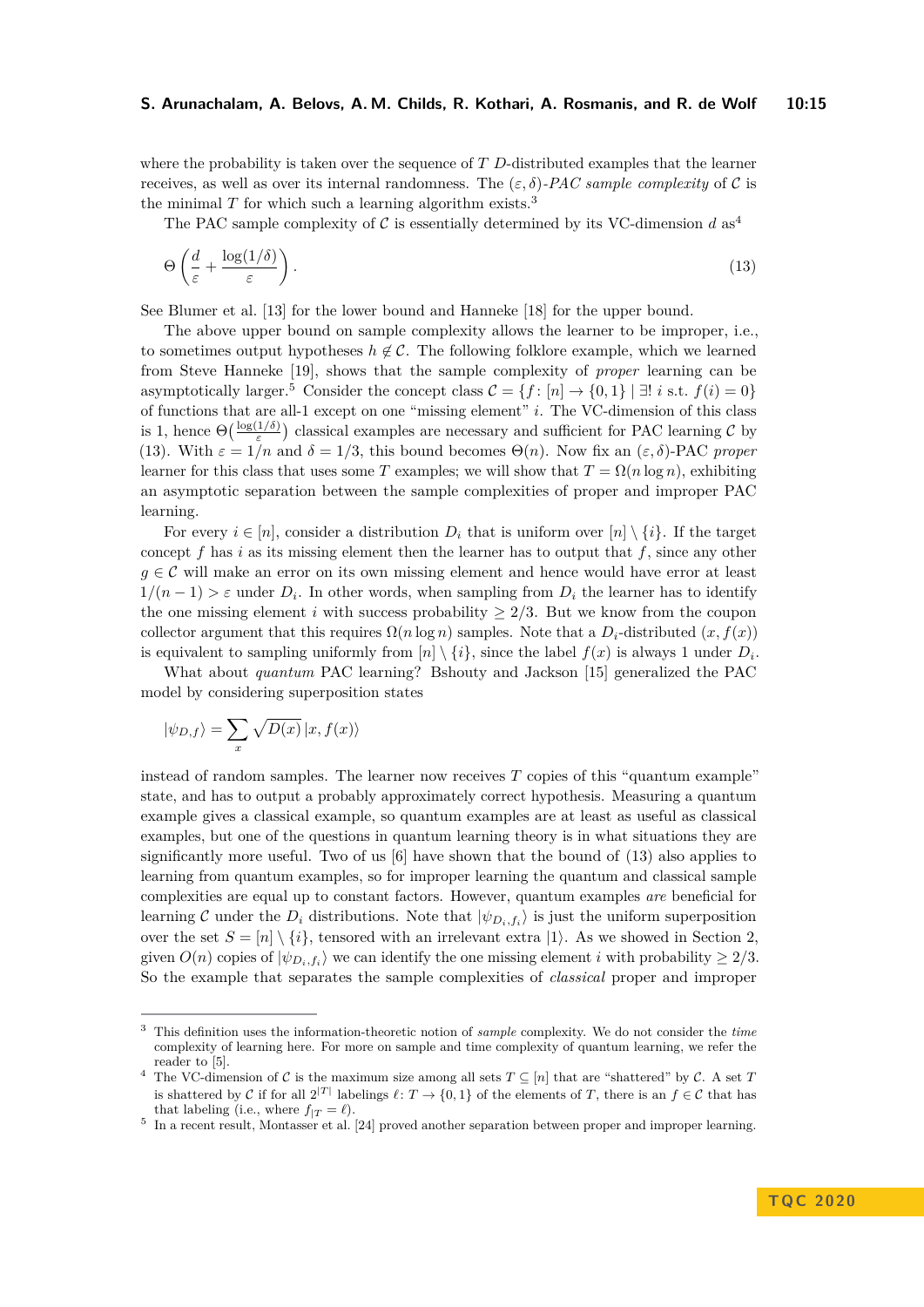#### **10:16 Quantum Coupon Collector**

learning, does not separate *quantum* proper and improper learning. This naturally raises the question of whether the quantum sample complexities of proper and improper PAC learning are asymptotically equal (which, as mentioned, they provably are not in the classical case).

#### **References**

- <span id="page-15-9"></span>**1** S. Aaronson, R. Kothari, W. Kretschmer, and J. Thaler. Quantum lower bounds for approximate counting via Laurent polynomials. arXiv:1904.08914, supersedes arXiv:1808.02420 and arXiv:1902.02398, 2019.
- <span id="page-15-6"></span>**2** D. Aharonov and A. Ta-Shma. Adiabatic quantum state generation and statistical zero knowledge. In *Proceedings of the Thirty-Fifth Annual ACM Symposium on Theory of Computing*, STOC '03, page 20–29, 2003. [doi:10.1145/780542.780546](https://doi.org/10.1145/780542.780546).
- <span id="page-15-7"></span>**3** A. Ambainis, L. Magnin, M. Roetteler, and J. Roland. Symmetry-assisted adversaries for quantum state generation. In *2011 IEEE 26th Annual Conference on Computational Complexity*, pages 167–177, June 2011. [doi:10.1109/CCC.2011.24](https://doi.org/10.1109/CCC.2011.24).
- <span id="page-15-5"></span>**4** S. Arunachalam, S. Chakraborty, T. Lee, M. Paraashar, and R. de Wolf. Two new results about quantum exact learning. In *46th International Colloquium on Automata, Languages, and Programming, ICALP*, pages 16:1–16:15, 2019. arXiv:1810.00481.
- <span id="page-15-18"></span>**5** S. Arunachalam and R. de Wolf. Guest column: A survey of quantum learning theory. *SIGACT News*, 48(2):41–67, 2017. arXiv:1701.06806.
- <span id="page-15-3"></span>**6** S. Arunachalam and R. de Wolf. Optimal quantum sample complexity of learning algorithms. *Journal of Machine Learning Research*, 19, 2018. Earlier version in CCC'17. arXiv:1607.00932.
- <span id="page-15-1"></span>**7** A. Atıcı and R. Servedio. Improved bounds on quantum learning algorithms. *Quantum Information Processing*, 4(5):355–386, 2005. quant-ph/0411140.
- <span id="page-15-2"></span>**8** A. Atıcı and R. Servedio. Quantum algorithms for learning and testing juntas. *Quantum Information Processing*, 6(5):323–348, 2009. arXiv:0707.3479.
- <span id="page-15-12"></span>**9** E. Bannai and T. It¯o. *Algebraic Combinatorics I: Association Schemes*. Mathematics lecture note series. Benjamin/Cummings Pub. Co., 1984.
- <span id="page-15-8"></span>**10** H. Barnum and E. Knill. Reversing quantum dynamics with near-optimal quantum and classical fidelity. *Journal of Mathematical Physics*, 43:2097–2106, 2002. quant-ph/0004088.
- <span id="page-15-14"></span>**11** R. Beals, H. Buhrman, R. Cleve, M. Mosca, and R. de Wolf. Quantum lower bounds by polynomials. *jacm*, 48(4):778–797, 2001. Earlier version in FOCS'98. quant-ph/9802049.
- <span id="page-15-10"></span>**12** A. Belovs. *Applications of the Adversary Method in Quantum Query Algorithms*. PhD thesis, University of Latvia, 2014. 1402.3858.
- <span id="page-15-15"></span>**13** A. Blumer, A. Ehrenfeucht, D. Haussler, and M. K. Warmuth. Learnability and the Vapnik-Chervonenkis dimension. *JACM*, 36(4):929–965, 1989.
- <span id="page-15-13"></span>**14** G. Brassard, P. Høyer, M. Mosca, and A. Tapp. Quantum amplitude amplification and estimation. In *Quantum Computation and Quantum Information: A Millennium Volume*, volume 305 of *AMS Contemporary Mathematics Series*, pages 53–74. AMS, 2002. quantph/0005055.
- <span id="page-15-0"></span>**15** N. H. Bshouty and J. C. Jackson. Learning DNF over the uniform distribution using a quantum example oracle. *SIAM Journal on Computing*, 28(3):1136—-1153, 1999. Earlier version in COLT'95.
- <span id="page-15-11"></span>**16** C. Godsil. Association schemes. Available at [https://www.math.uwaterloo.ca/~cgodsil/](https://www.math.uwaterloo.ca/~cgodsil/assocs/pdfs/Assoc.pdf) [assocs/pdfs/Assoc.pdf](https://www.math.uwaterloo.ca/~cgodsil/assocs/pdfs/Assoc.pdf), 2018.
- <span id="page-15-4"></span>**17** A. B. Grilo, I. Kerenidis, and T. Zijlstra. Learning with Errors is easy with quantum samples. *Physical Review Letters A*, 99:032314, 2019. arXiv: 1702.08255.
- <span id="page-15-16"></span>**18** S. Hanneke. The optimal sample complexity of PAC learning. *Journal of Machine Learning Research*, 17(38):1–15, 2016. arXiv:1507.00473.
- <span id="page-15-17"></span>**19** S. Hanneke. Personal communication with Srinivasan Arunachalam, February 2018. See also [https://cstheory.stackexchange.com/questions/40161/proper-pac-learning-vc](https://cstheory.stackexchange.com/questions/40161/proper-pac-learning-vc-dimension-bounds)[dimension-bounds](https://cstheory.stackexchange.com/questions/40161/proper-pac-learning-vc-dimension-bounds).